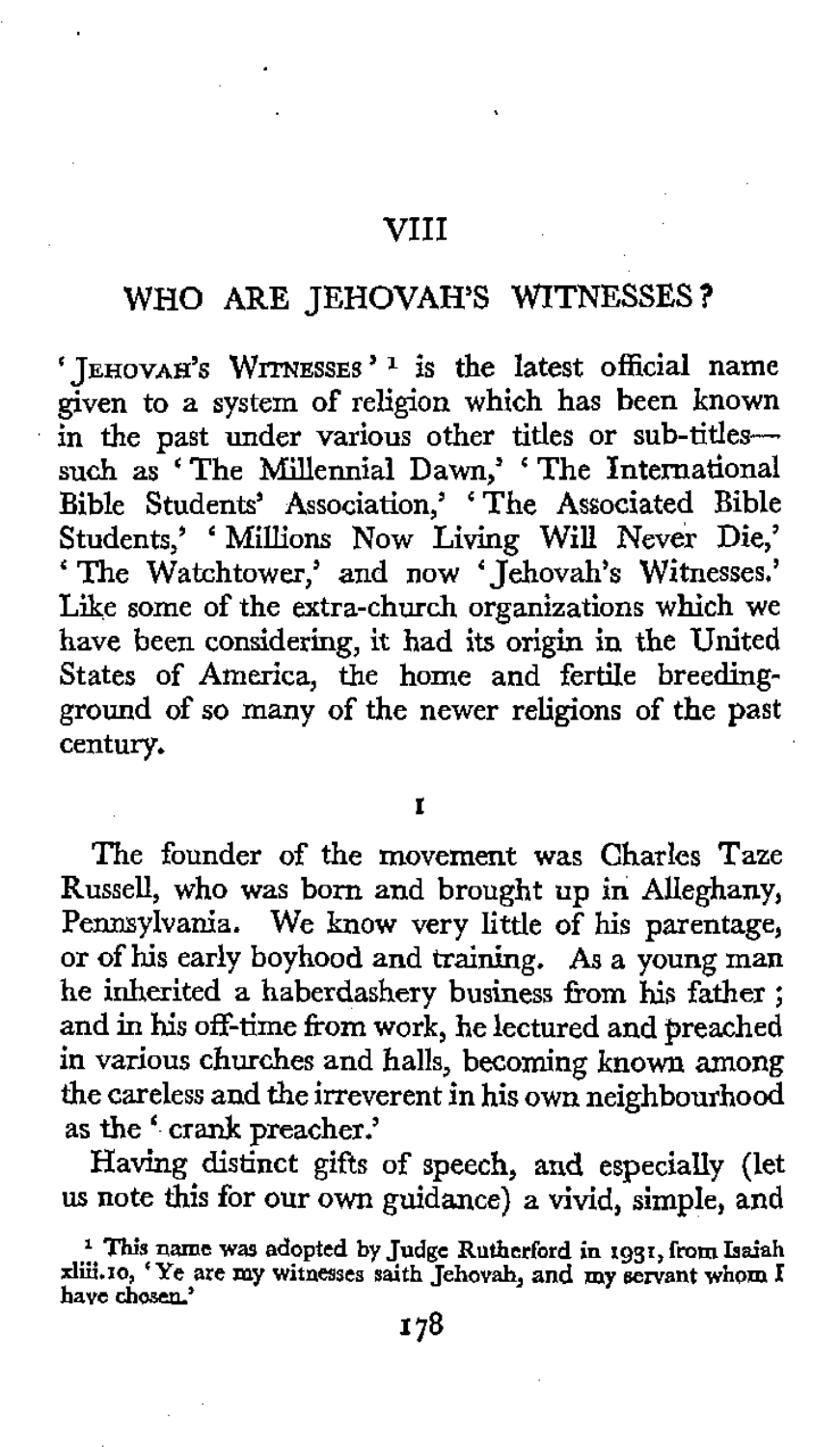direct use of the English language, he aroused considerable interest, and **soon** secured a large local audience both of admirers and critics. Later, finding himself successful as a speaker, he sold out the five ' Men's Furnishing Stores' which he had inherited from his father, and devoted most of his time and tireless energy to preaching his new doctrines.

Regarding his gifts and qualifications, **we know** that he had very little schooling, and certainly no college training or intellectual discipline. Moreover-though he made some claim to these at a later date-he had no special knowledge either of history or philosophy ; and in after days he was much too busy travelling, lecturing, and preaching to read any of the classical books, either of religion or philosophy, that might have enlarged his mind. Afterwards, when he became well-known, he was foolishly led to claim that he had a ' working acquaintance ' with the original languages of Scripture-Hebrew and Greek. In a public examination in **1913,** during one of his many Court Trials, he made an open claim that he knew Greek ; but when a Greek New Testament was handed to him by the crossexamining advocate, he was forced to confess that he did not know even the Greek alphabet ! **<sup>1</sup>**

**I do** not lay any special stress on the fact that he did not know Greek or Hebrew. But I do lay some stress on the shabby pretension that he did know ! Revelation-let us be thankful-does not necessarily come to scholars any more readily than to simple folk, for it is quite possible to believe that scholarship may make a man hesitant about his **own** personal claims or **his** individual illumination. But it does shake our confidence to see someone claiming to bring a new

**<sup>1</sup>***Som Facts and* **mwc** *Facts &out Pastor Russcll,* **Rev.** J. **J.** Ross, **p. 18**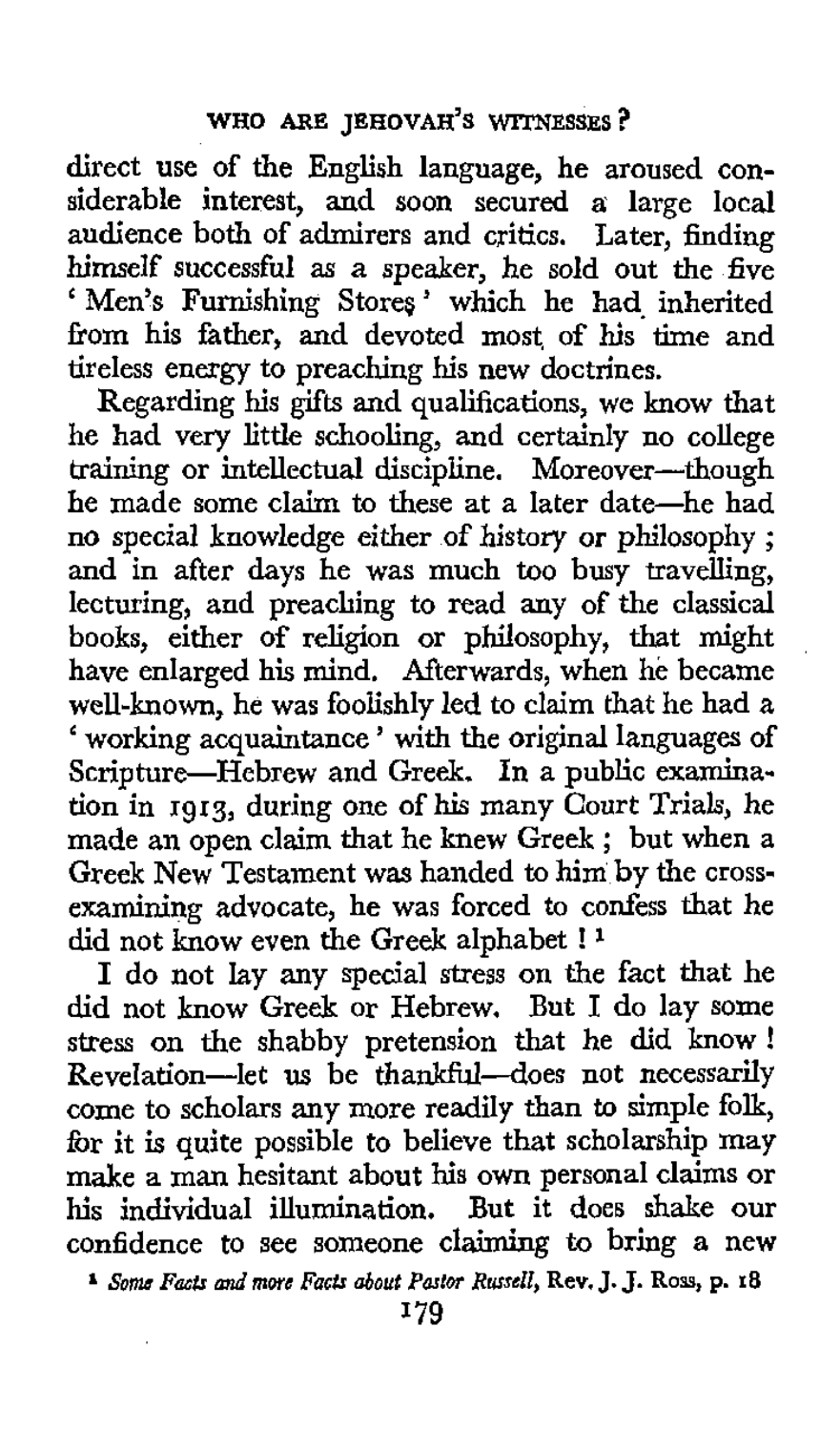revelation about God and Jesus Christ, who yet tries to boost himself by a patent lie. The average person finds it difficult to imagine that the righteous and holy God can give any 'special revelation' through a dishonest man.

Moreover, it has lately been discovered that most of Pastor Russell's **1** system was a more or less wholesale appropriation from the writings of an earlier and more mature writer. This man, J. H. Paton of Almond, Michigan, **U.S.A.,** published his ideas about the Christian faith under the title of *Day Dawn.* **A** comparison of the writings of the two men shows that Russell's system is in the main an unacknowledged pilfering from the work of the quiet, retiring Mr. Paton.

Just as Mrs. Eddy owed most of her Christian Science theory to Dr. Quimby, and afterwards tried to disown the debt, so Pastor Russell appropriated the ideas of Paton in wholesale measure and proclaimed them as his own system-a kind of intellectual and spiritual dishonesty that offends honest people. But we can say one thing **at** least, that had he confined himself only to Paton's more gracious exposition, he would not have indulged in that constant slanging of all other Christians and churches which is such a notable feature **of** his published works and tracts. **It** is nauseous to hear **his** rather insolent claim that he alone can interpret the Bible aright, and that his type of ' Christian' forms the only true Church-all others being apostate. Every church comes under his lash, and often the worst motives are imputed to those who differ from him.

**I call** him ' **Pastor,' the name he assumed, though he was never received, admitted, or ordained by any church or organization. In the same way, I call Rutherford 'Judge,' though he was only an ordinary lawyer and advocate.**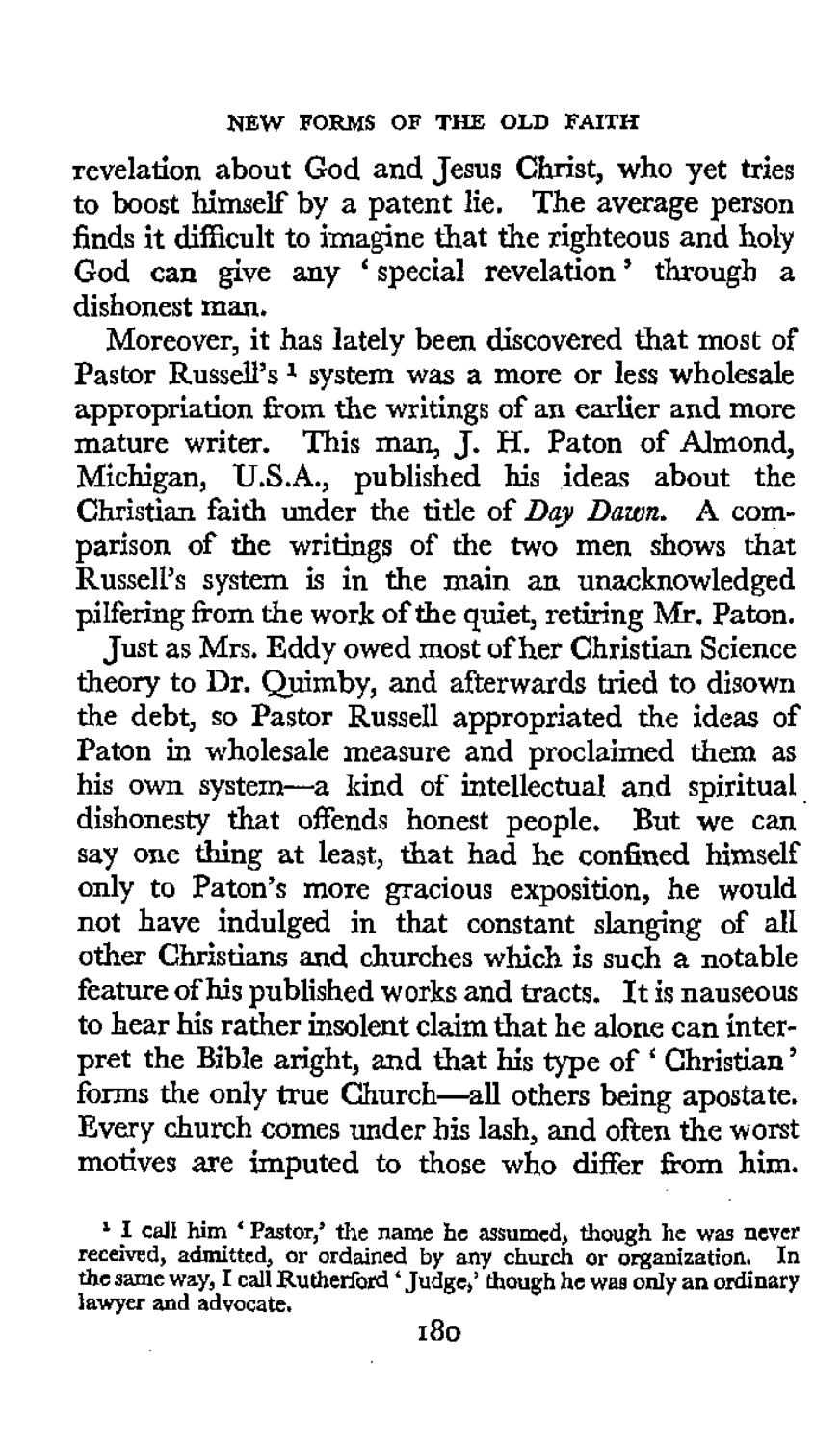We always tend to suspect any church or any man who exalts himself by decrying others.

Pastor Russell was certainly a first-class business man who knew how to catch the ear of the public and bring his theories into the open forum. He put immense drive into the system which he had taken from Paton, founding a world-wide publishing agency for **his** own writings and tracts, which in the end became **a** good money-making concern. By a great net-work of colporteurs or travellers he peddled his publications over the English-speaking world, his agents calling from door to door in every hamlet and village, handing in tracts and inducing people to buy his numerous<br>volumes. Nowadays, to be quite up-to-date, the Nowadays, to be quite up-to-date, the agents of Jehovah's Witnesses have gramophone records which they play in village streets and at cottage doors, recording speeches of Judge Rutherford, Russell's successor, and in America they have command of a radio which spans the continent.

Russell at first called his new system *Millennia2 Dawn,*  no doubt to distinguish it from Paton's *Day Dawn.*  His chief published work was named *The Millennial Dawn Series,* issued in *six* volumes : but this was afterwards renamed *Studies in the Scriptures.* These were published between **1886** and **1903.** The books are written in easy and fluent English, and profess to be a commentary on the whole Bible. Indeed Russell dares to hint that, in some ways, his books might supersede the Scriptures. Unless that **is** his notion, I do not know what the following quotation means : ' Even after a man has used them, **after** he has become familiar with them, if he has read them for ten years--if he then lays them aside and ignores them, and goes'to the Bible alone, though he has understood the Bible for ten years,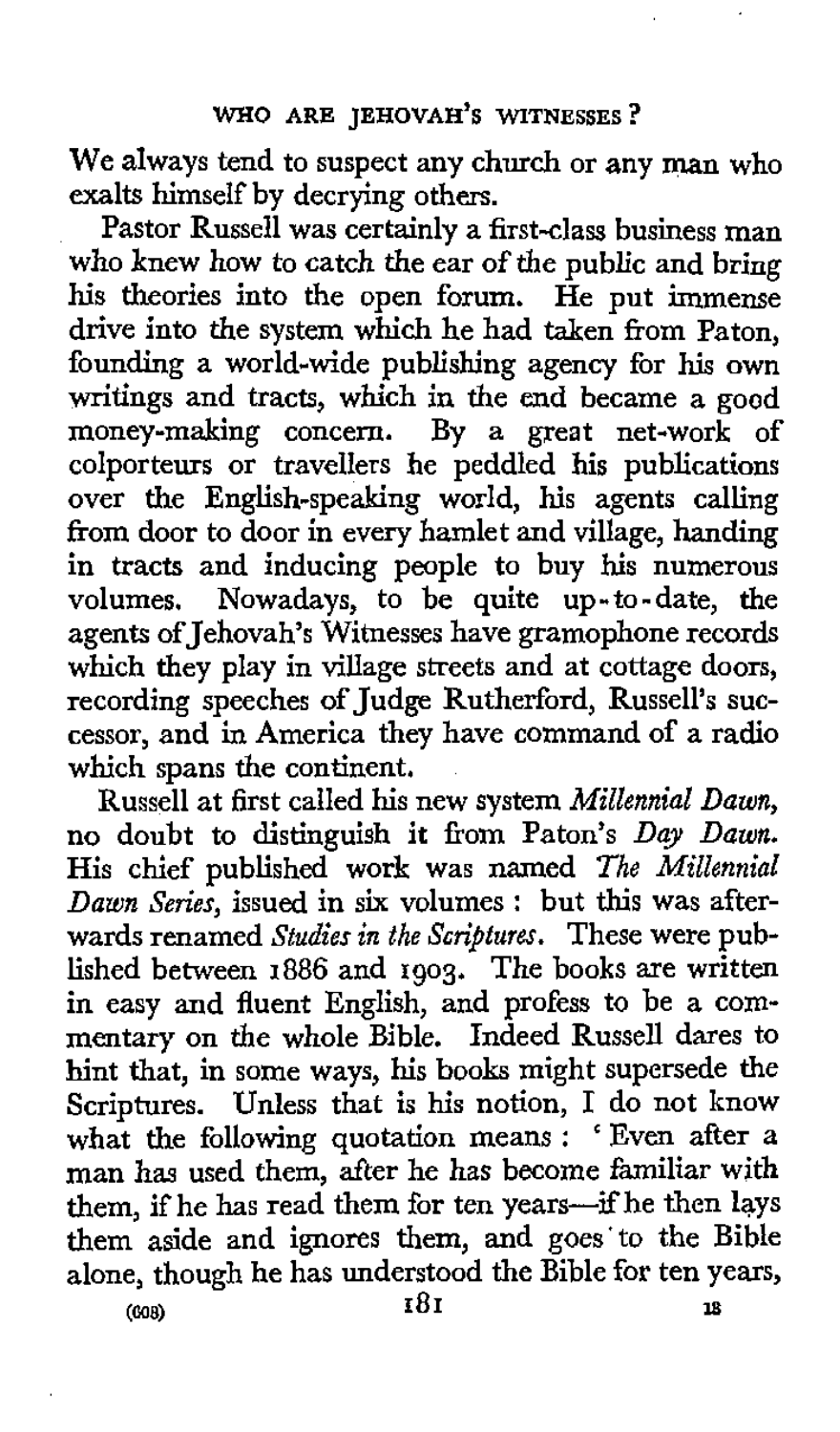**our** experience shows that within two years he goes into darkness. On the other hand, if he has merely read these Scripture Studies with their references, and has not read a page of the Bible as such, he would be in the light at the end of two years, because he would have the light of the Scriptures.' This outdoes some of the Papal claims, without having any of the Papal tradition **or** authority at its back.

It was in **1910** that he called his system and organization by the catching title The International Bible Students' Association,' and later ' The Associated Bible Students '-titles by which many guileless people were induced to buy his books and subscribe to his funds. Until the recent War and the consequent paper shortage in Britain curtailed the supply of his books and tracts, it is said that there were over two hundred colporteurs and pedlars going up and down our countryside, inducing people to buy **his** literature. Undoubtedly he organized a first-class travelling bookshop for his **own**  literature. Actually, on **his** own confession, millions of these volumes and pamphlets have been sold **or** distributed in Britain and America. When we come to examine his teaching, we shall see how cleverly he used the specious title of his organization to catch many unwary people and influence those who were uninstructed *in* their faith and in the use of the Bible.

**2** 

Pastor Russell died in October **1916.** He was followed by 'Judge ' Joseph Franklin Rutherford, his right-hand man, who took over **the** reins of the organization. He was a Missouri lawyer who had become attorney for **the** organization ; and he too was a very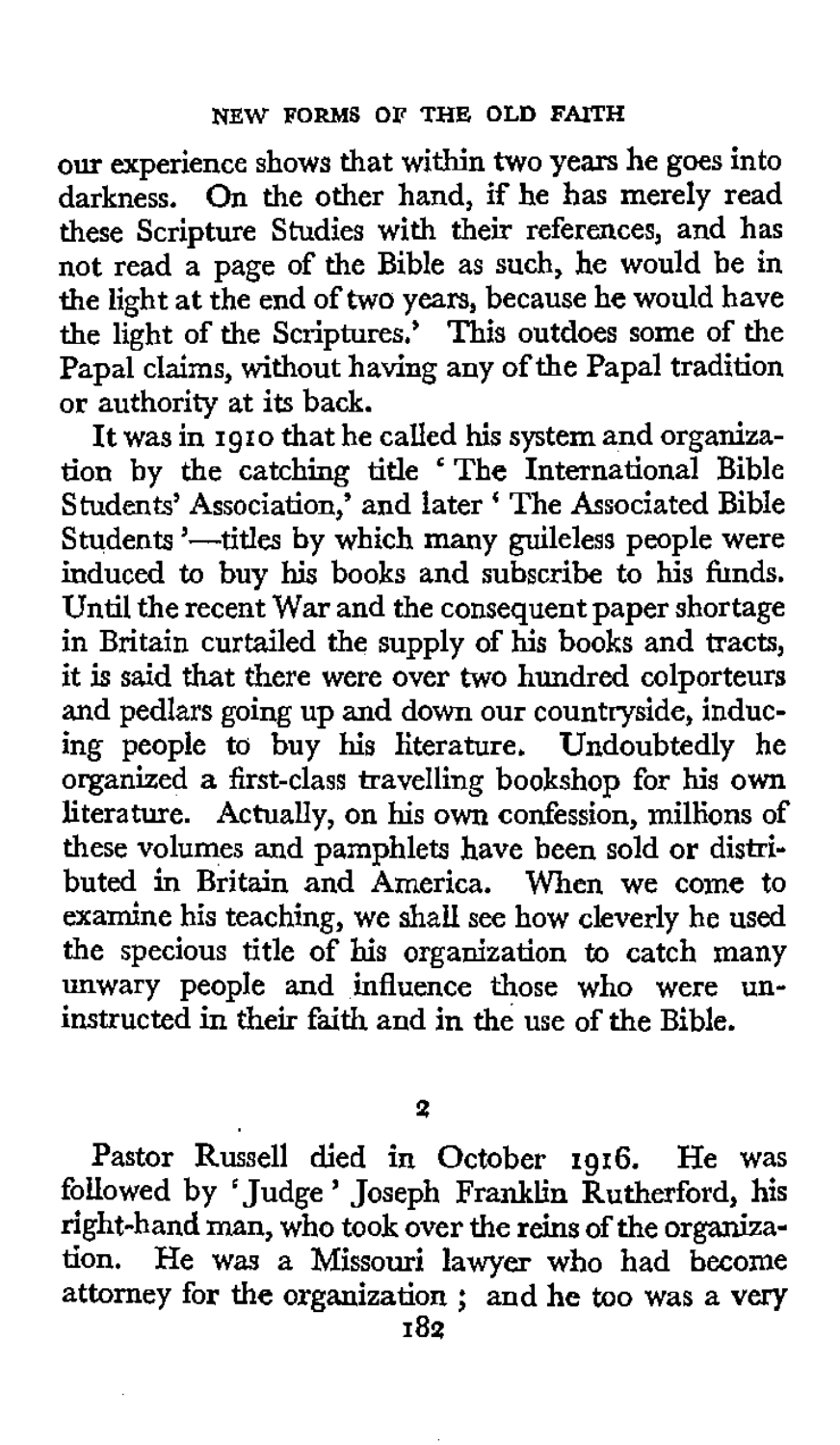forceful person, and also a first-class business man. **It**  was he who gave the greatest prominence to the catchy slogan *Millions now living will never die*; and wherever he was billed to speak, under this arresting title, sheer curiosity and speculation took thousands to **hear** him. He died a few years ago, in **1942,** and has been succeeded as President of the organization by Mr. Nathan Homer Knorr, about whom I do not know much, except what I read about him and his travels in their paper *The Watchtower.* According to an article in *Collier's Weekly,* the leading spirit-what the author of the article calls the 'Great Personality '-is a recent convert called Hayden C. Covington, a lawyer from Texas, who acts as the Society's legal adviser and counsel. He has defended hundreds **of** cases in the American courts where members of the organization have claimed freedom from all types of national service, on the ground that they are ' ministers of the gospel,' and therefore exempt from any conscription.<sup>1</sup>

I understand that the coming of the atom bomb, with its cataclysmic possibilities of physical destruction, has given this organization a new audience and hearing in America, for many alarmed and thoughtless people are led thereby to think of the end of the world and the coming Millennium. No doubt, as soon as ordinary travel is again open and paper for books is once more available, there will be handed in at our doors the usual tracts advertising the teaching of Russell's and Rutherford's books. (I preserve half a dozen copies of these tracts slipped unobtrusively into my letter-box in past years.)

This is a very short review of the origin and history of the strange organization **now** called *Jehovah's Wit-*

**<sup>1</sup>***Collier's Weekly,* **November 1946**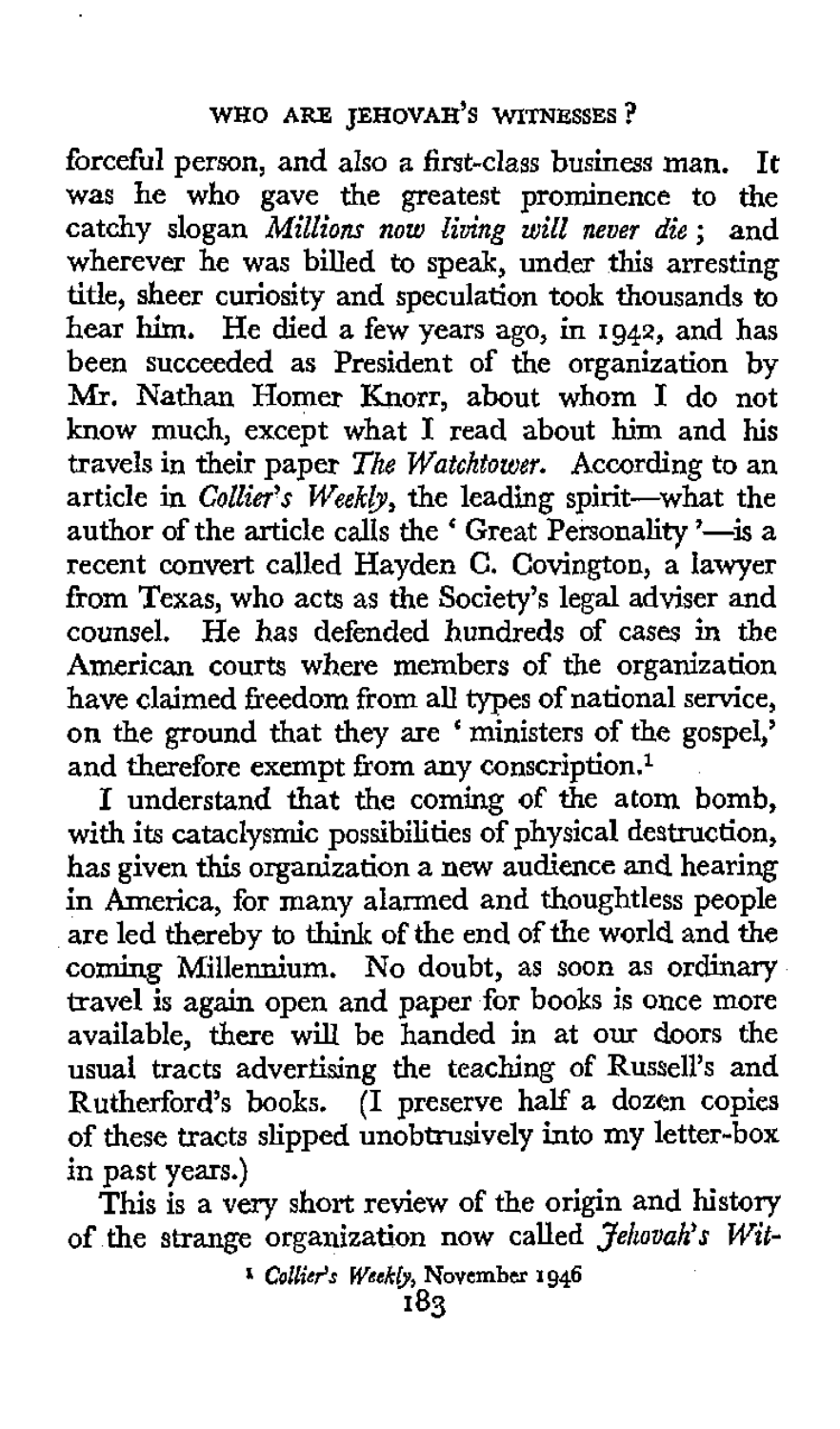*nesses.* There is one note worth adding, since the War shut Britain **off** from America. During our dark days of terrible anxiety, when our existence as a people was so gravely endangered, the followers of this creed **in**  Britain claimed full exemption **from** any kind of national service whatever. (They have claimed a similar exemption in other countries ; and I understand that in Canada and Australia their work and preaching have been outlawed.) In America they have rehsed to perfonn some of the normal duties of **ordinary**  citizens, such **as** ' serving on a jury ' or registering their votes in an election. For this, unfortunately, they have been rather badly handled in some American districts in the heat of the pressing anxieties **of** the late **war.**  In the United States, their members have refused to salute the flag or recognize any national emblems, and have forbidden their children to join with other children in any concerted discipline or training. It is **not**  difficult to understand how the average good citizen in every country reacts to such isolationist conduct in the affairs of his town **and** state, by people who make use **of** all the amenities and protection **of a** nation and yet refuse to fulfil the natural obligations of ordinary citizenship. It is not **as** if these ' obligations ' involved any real question of conscience or principle. It should be noted that their objections to national servicesduring an emergency, for instance-are a late development in their teaching : for **I** can find no trace **of** this strict attitude in the early writings of Pastor Russell.

**A** further contradiction is seen in their attitude to the usual churches of the lands they invade. The article in *Collier's* to which I have referred says, ' They are against all organized religion, since they *can* find no justification for a church or a hierarchy **of** any kind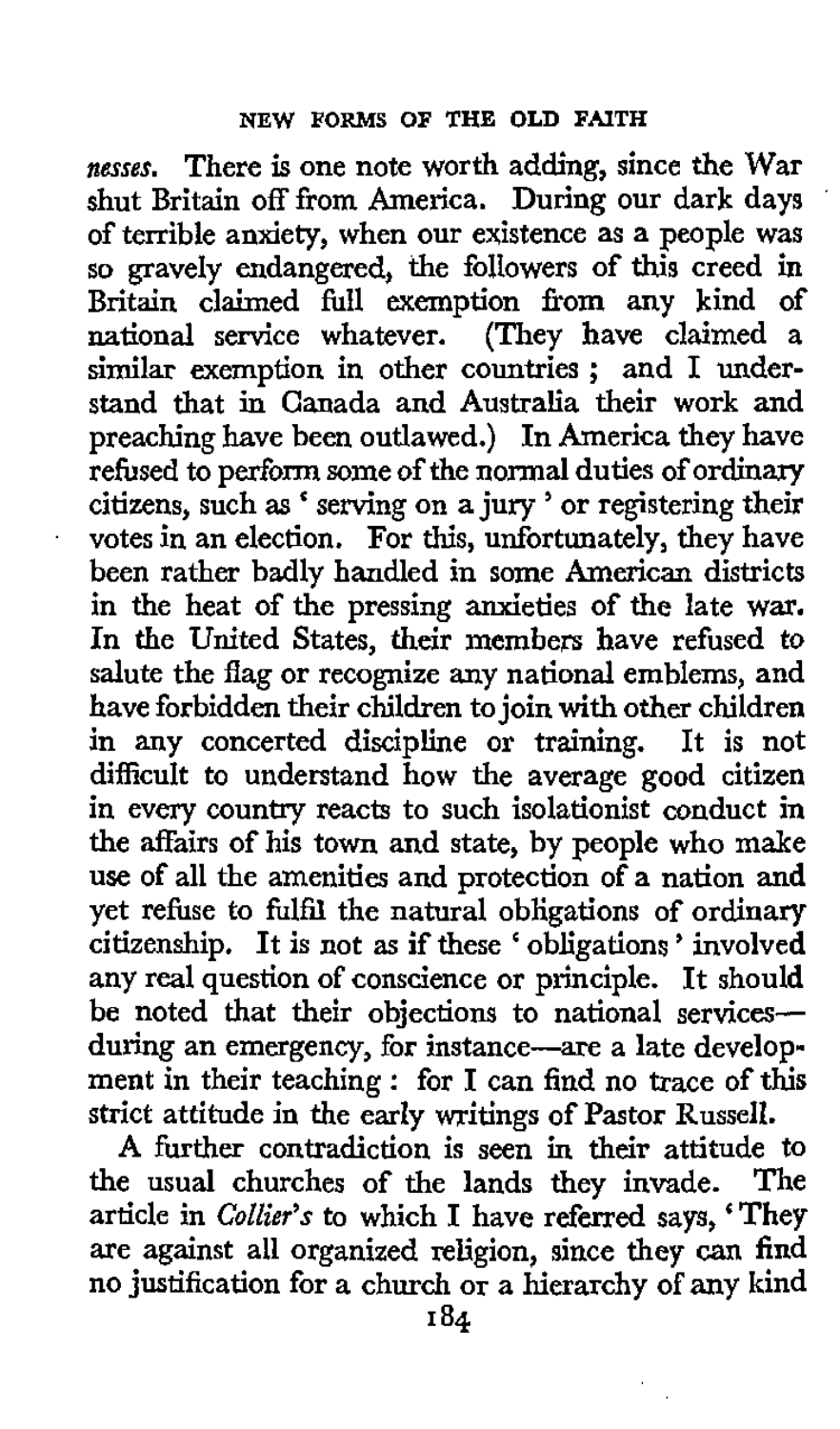in the Bible.' If they cannot find a justification for a church in the Old and New Testaments, the only thing one can say is that they do not know the Old and New Testaments. Where was there a more organized church with a distinct hierarchy than among the Jews -a church, too, which Jesus constantly attended? Moreover, our modern name **of** 'church' **or** 'ecclesia' came fiom the institution set up by the Apostles in the New Testament ! In any case, do Jehovah's Witnesses not actually form churches of their own-and rather autocratic churches at that ? They form local societies called 'Company Organizations,' and they meet in what they call 'Kingdom Halls.' Merely to give a thing a disguised name is not to abolish it. So far a6 central government is concerned, they are as much an organized church as any other church in the world. It is rather a mean and shabby device to run down a 'church,' because they themselves avoid using the name while all the time they themselves use the same principles of 'organization.'

## **3**

# *What* **is** *their teaching* ?

In all that matters, it is, *of* course, still a continuation of Pastor RusseU's system as given in **his** *six* volumes of *Studies in the* Scriptures-a teaching appropriated and dressed out fiom J. H. Paton's *Day Dawn,* and greatly worsened in the process.

 $\rm He$ believes in God, but there is no Son of God and no Holy Spirit. The Holy Spirit, as he puts it, is in no sense personal, but merely a ' kind of influence.' I do not know what he means by **a** 'kind *of* influence.' **(I)** Russell's teaching is essentially *Unitarian.*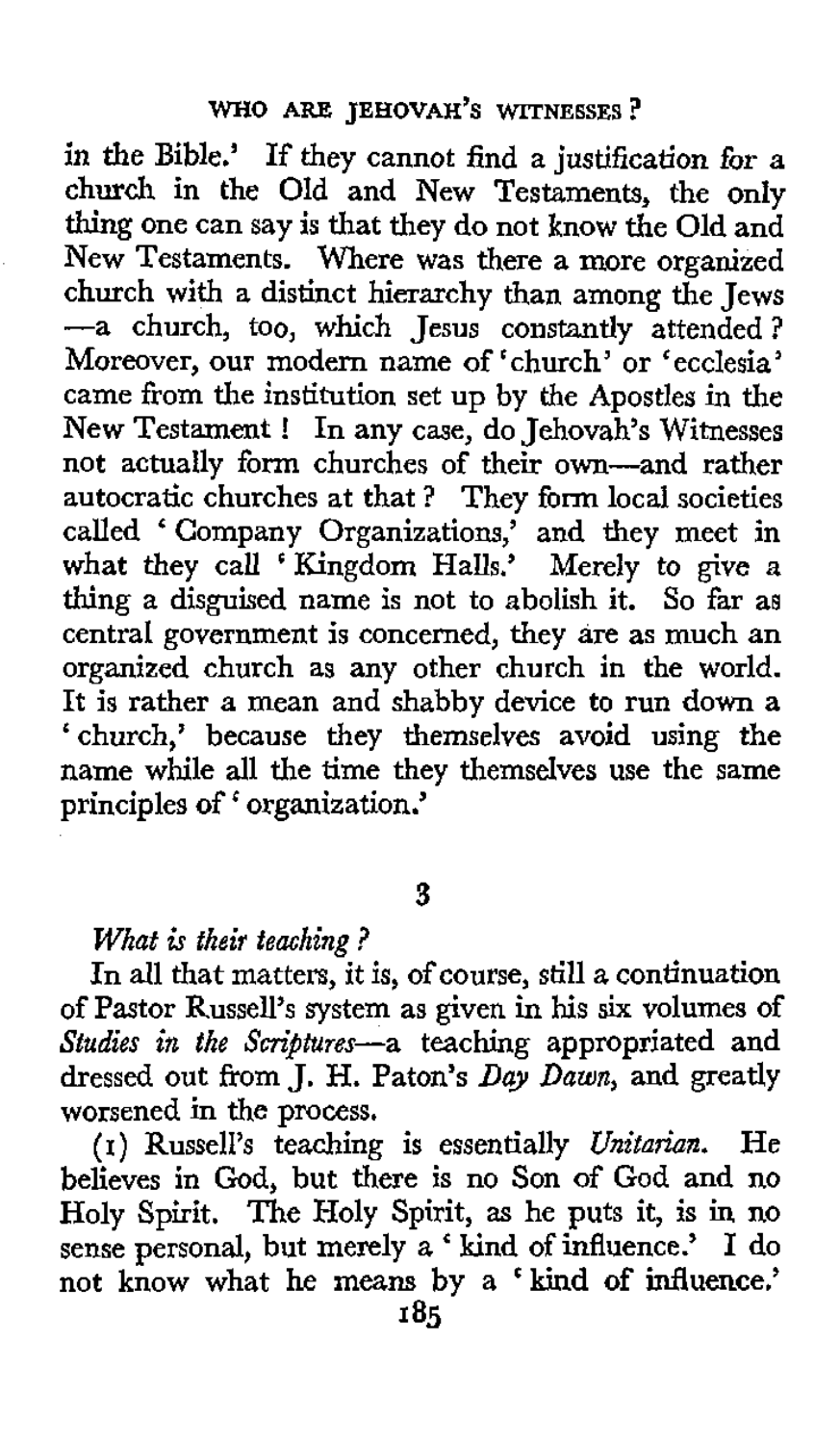It can mean anything or nothing. And as he uses it, it generally means nothing.

Who and what is Jesus Christ? This is the acid test of any system which deliberately calls itself ' Christian.' Pastor Russell threw aside what he called ' the unreasonable and false doctrine of the Trinity' or what he dubs more vulgarly 'Trinitarian Nonsense.' The Jesus of our Gospels was not in any particular sense 'Son of God.' Before He came among us, He was the *Archangel Michael.* In obedience to the Divine Will, this Archangel Michael gave up **his** spirit being, and was born of the Virgin Mary, as an ordinary wholly-human being. **I** wonder if the Pastor really thought that this Michael idea makes the uniqueness of Christ's personality any more reasonable **or** understandable than calling Him Son of Man or Son of God ?

The origin of this Michael myth lies in the obscure **book** of *Daniel* (Chapter xii, verse **I).** It reads as follows : ' And at that time shall Michael stand up, the great prince which standeth for the children of thy people.' In the Jewish angelology, Michael was regarded as a sort of patron-saint of Israel, who protected them against their enemies, and **was** generally thought of as a great warrior who could slay his thousands. Dr. R. H. Charles, whose work on all apocalyptic literature is pre-eminent, refers to the two passages where Michael is mentioned in the New Testament (Jude, g and Revelation xii:7) and remarks of the second of these passages, 'Here the figure of Michael *thrusts aside* th'at of the Messiah: for it is Michael and not the Child that overthrows Satan when storming the heavens.' But Pastor Russell, who swears so much by the verbal inspiration of the Bible, *identifies* Michael with the Messiah, although they are referred **186**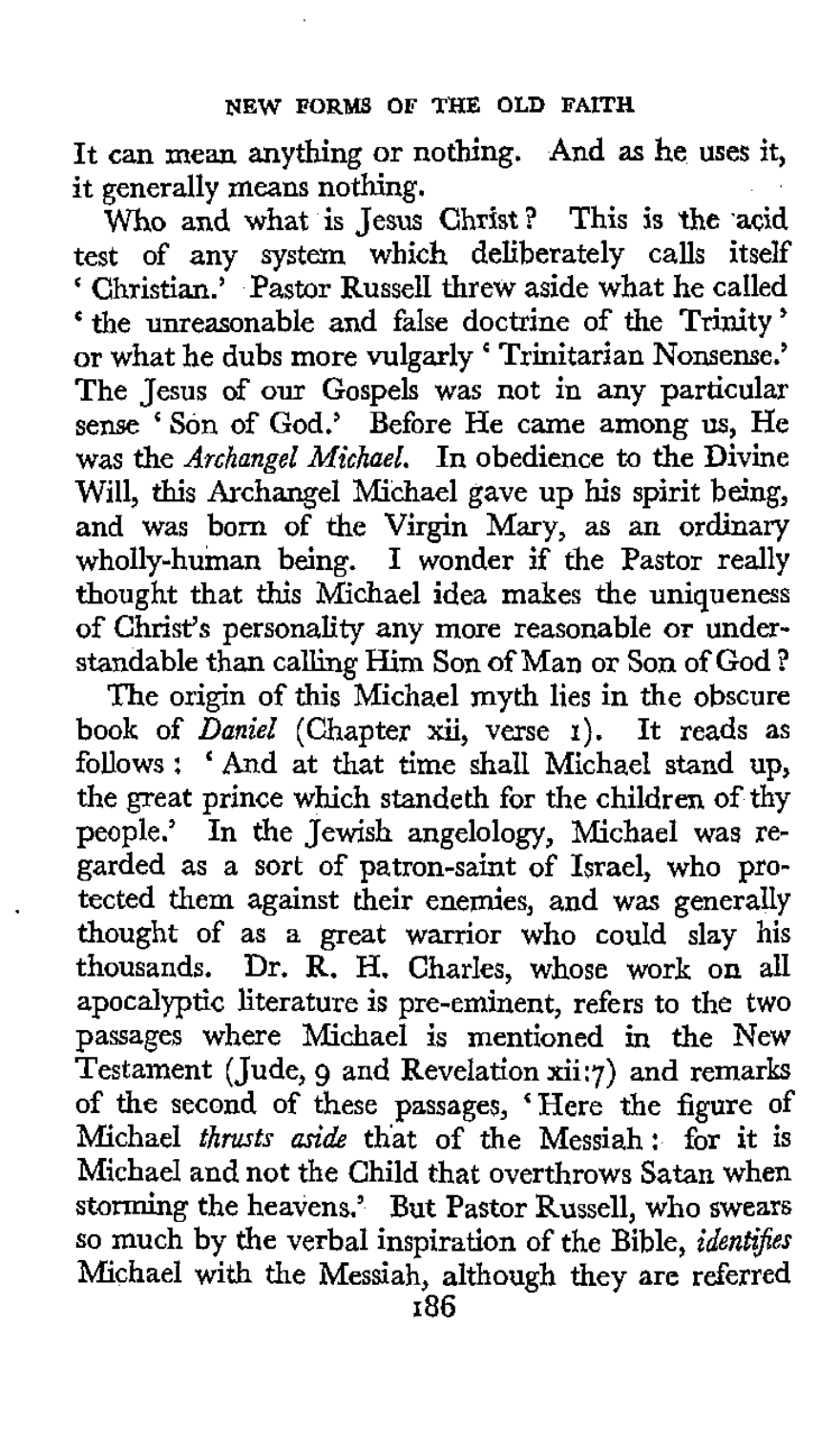to separately. In any case Michael was only a figure in ancient Jewish angelology, and must just be treated as such. **By** and large, it is an odd and unfortunate thing that Russell should have chosen Michaelof all possibilities -the angel of war and carnage to become the Prince of Peace and the 'Lamb ' prepared for the slaughter !

**As** to what took place when the fabled Michael the Archangel became the Jesus of history, we had better allow Pastor Russell to speak for himself: ' Our Lord Jesus changed His nature when He left the glory of the Father, and became a *man* taking our nature. **He**  changed **His** nature again when He sacrificed Himself as a man, and was begotten as a New Creature at the time **of** His baptism at thirty years of age. It **was** this New Creature, no longer earthly but heavenly, that was resurrected on the third day, and received a body, as it pleased the Father-a spirit body. He received immortality only at His resurrection and as a reward for the faithful obedience to the Father's will.'.

What all this may mean, and where it may come from, **I** can make no guess. I ask **you** however to notice some of the points involved :

(i) Jesus was *<sup>a</sup>*' lesser order of angel ' before **His**  incarnation on earth. Does this make His coming any easier or more reasonable ?

(ii) During His life, He gave up this angel nature, and became wholly and only human, in nothing different from any other man.

(iii) At death the person called Jesus, who lived in GaIilee, died, and was never raised again as a personal human being. Here once again are Pastor Russell's own words : ' **Our** Lord's human body was supernaturally removed from the tomb. We **know** nothing about what became **of** it, except that it did not decay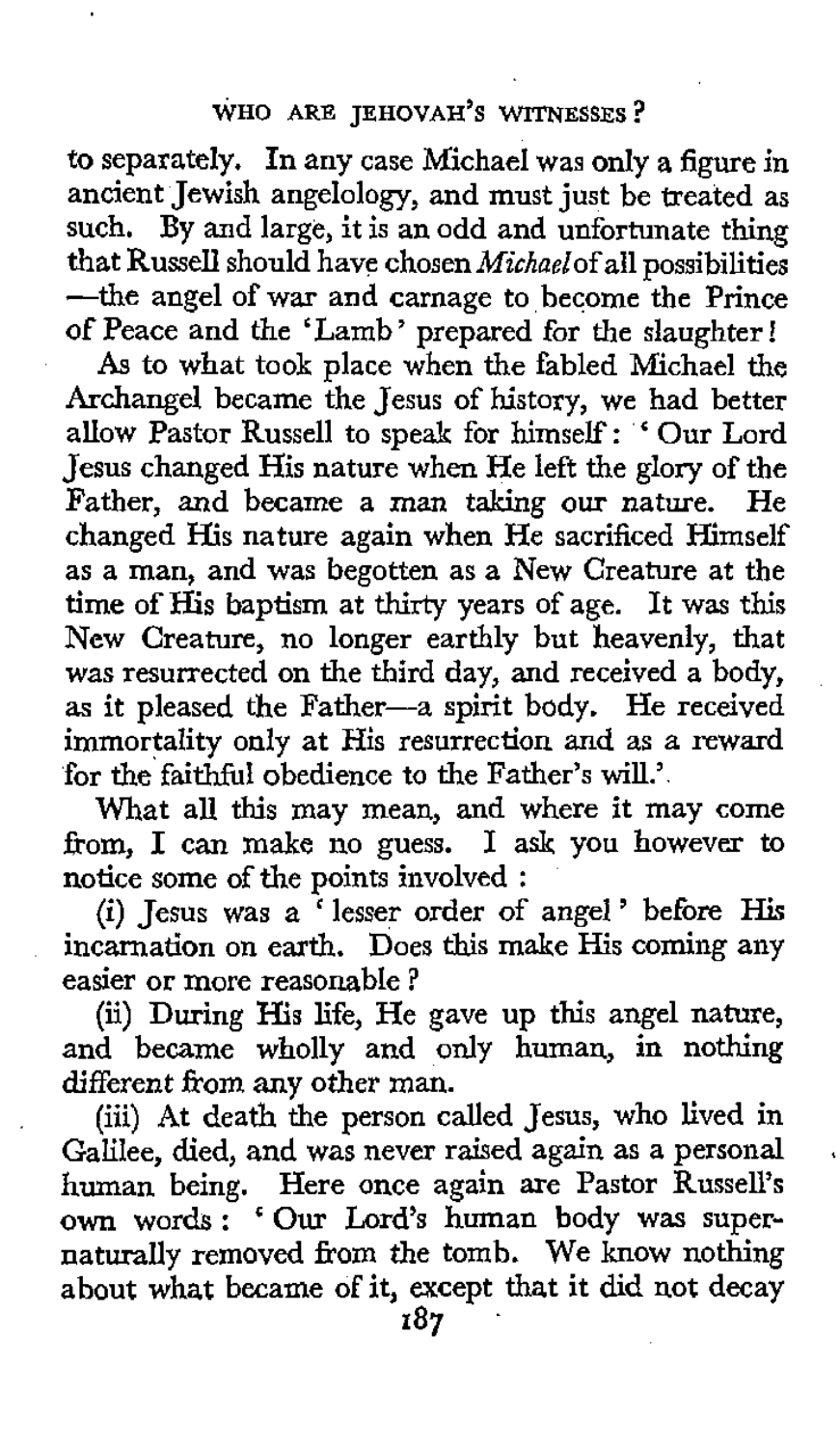or corrupt. Whether it was dissolved into gases, or whether it is still preserved somewhere **as** a grand memorial of God's love, of Christian obedience, and of our redemption, no one knows, nor is such knowledge necessary.' ' *No one knows*,' he says. But surely he himself appears to know the whole story, from the beginning to the finish, Pastor Russell claims to accept the Bible as literally inspired; but when occasion suits him, he has little hesitation in discarding any historical statement in the New Testament.

(iv) Jesus was not immortal, just as none of **us** is immortal. At His death, He, as a personal human being, was *annihilated.* (This is Russell's **own** word.) But He received immortality ' as a gift from God,' when His spirit was taken to God's presence.

**(v)** When He appeared afterwards to His disciples on various occasions, it was in a special 'bodyappearance,' created specially for each occasion.

'

(vi) Jesus has no longer any connection with our nature, but is merely an invisible spirit.

I have no quarrel with any man who believes this, but I have a distinct quarrel with any man who says that *he founds this creed on the New Testament*. From the first supposition of the Archangel Michael to the semideification of Jesus as a higher type of immortal angel, this belief of *Jehovah's Witnesses* has nothing to do with the records of the New Testament which they profess to follow and honour so faithfully.

**4** 

From this, let us consider some of **Pastor** Russell's other doctrines.

His **view** that the historic Jesus was not ' immortal '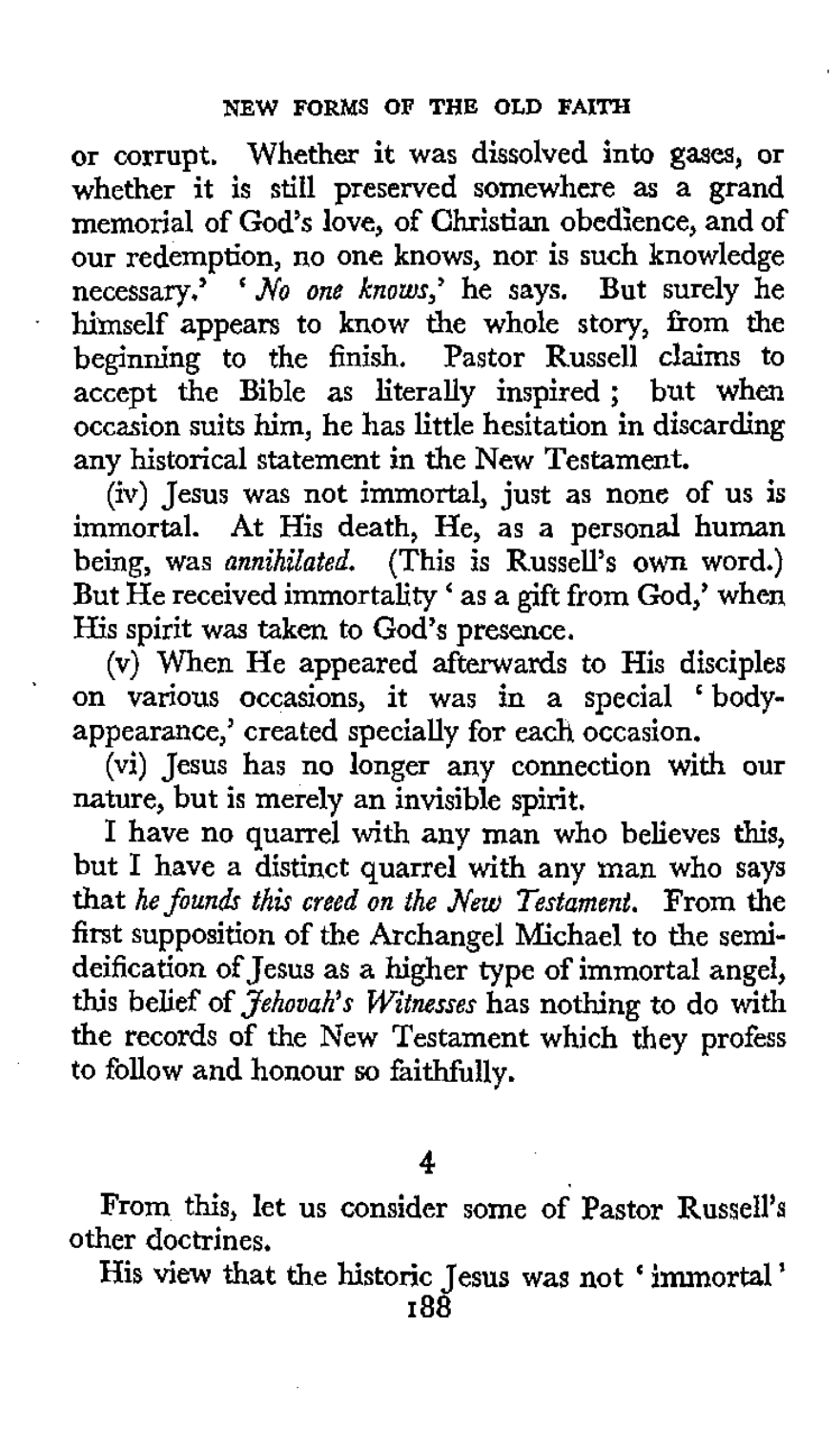is only in agreement with **his** general theory that *mankind* as such has no claim to immortality. He 'dates' his doctrine from the Garden of Eden, the story of which he takes as exact literal science. Adam. he says, was *created* ' immortal.' But Adam sinned : and by his sin he earned death, and so lost his original gift of immortality. In this connection Russell translates one text with brutal literalness, and runs it through his whole system, brushing aside any other passage that might seem to modify it. That verse is ' *The Wages of Sin is Death.'* There is no thought in his mind that the death spoken of here might be *spiritual* death, viz. the death that sin can produce in the human soul. No-he says-it is literal physical extinction, that and nothing less. Physical death, he states, entered the world when Adam sinned. Since then, every person-body and soul-has died and been annihilated. The dead have simply ceased to be. All Christians, by whatever name they are called, and indeed all reIigious people who beIieve that **our** personal souls live on, have been trusting in a fool's dream. *Mo human being that has ever lived and died exists any longer.* Why ? The answer is, **C** *The wages of Sin is Death* 'physical, complete and total death. Men lost immortality when Adam sinned !

Whenever he meets a passage or a text that disagrees with his pre-arranged theory, Pastor Russell shows the most astonishing agility either in dodging it or changing it. As an instance of this agility, let me take one striking and even amusing example. When the dying thief repented and turned to Jesus, saying, Lord, remember me when thou comest into thy kingdom,' Our Lord replied, 'Verily, I say unto

**1 Romans vi.23 189**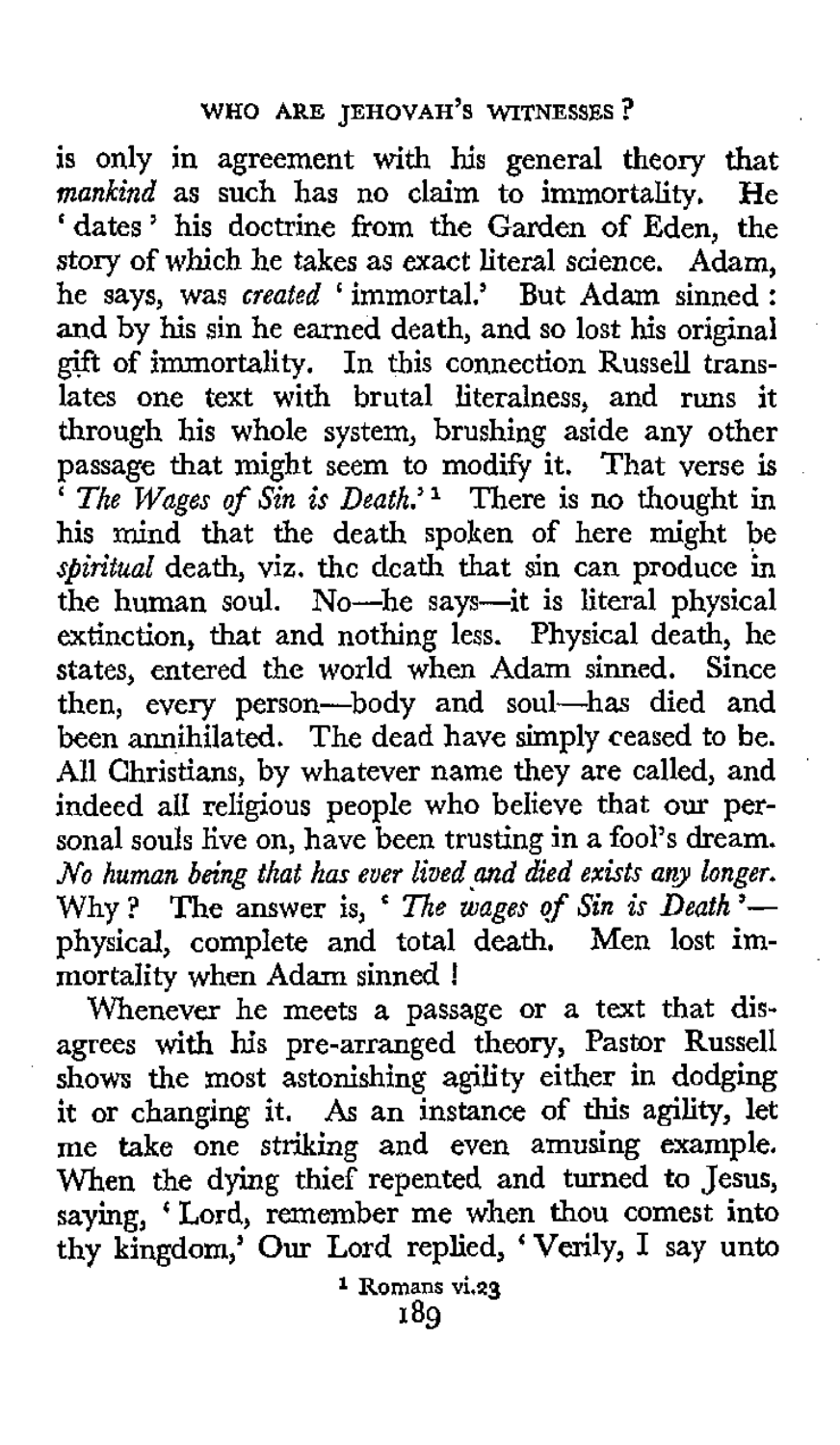thee, To-day shalt thou be with me in paradise.' Of course such a passage-one among many-wou quite obviously ' knock the feet ' from Pastor Russell. It evidently says two things : (i) that the thief at death is not annihilated; and (ii) that the union of the souls of men with God is not postponed, but is immediate. *So* Pastor Russell-who had to confess in **a** public court that he knew no Greek-turns and says, a public court that he knew no Greek—turns and says,<br>'Ah! but you are misreading this passage in the Greek. What it says is this, *Verily I say unto thee to-dy,*  Thou shalt be with me in paradise.' This Greek scholar says-with all the genuine Greek scholars of the world against him-that this is what the original words mean. 'Verily I say unto thee to-day'-as if Jesus put it thus in case you might think He said it *yesterday or to-morrow* ! Actually the word ' To-day ' is emphatic, and is placed first in its own sentence that it may be prominent. ' *To-day* shalt thou be with me in paradise.' With what little Greek I still preserve, I fear I must agree with the scholars! But it is worth noticing, is it not, how deadly it is for any man to come to the Scriptures with a preconceived prejudice. To such a man, truth itself speaks in vain.

But when Christ comes again (He and God being now the only **two** Immortals existing), all the deadand remember they are really dead, annihilatedwill be raised again and given a Second Chance. How these 'annihilated ones' are to be raised again and reassembled together, we do not know; but all this lies in the power of God, according to Pastor Russell. They are to be re-assembled, let us observe, not as *spiritual beings*, but as *bodies*-bodies **as** real as **ours** are at **this** moment, bodies **also** that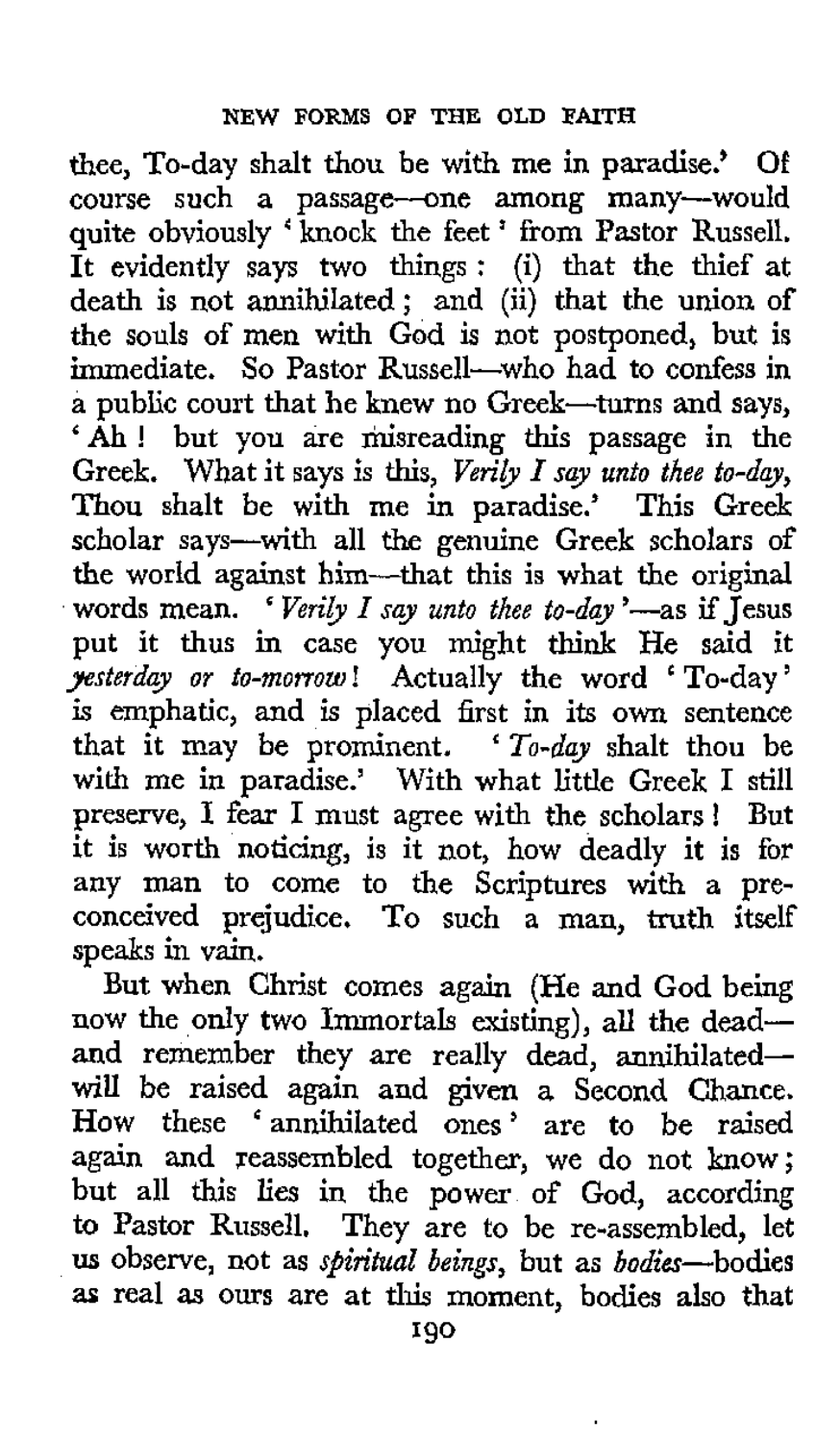live by ' eating and drinking,' as Russell asserts. It **is**  not a spiritual resurrection this, but a physical. And the resurrection will be on *this little earth. All* this is going to take place at any moment now, since Christ has already come.

I quote Pastor Russell's own words : ' God's plan of salvation for the general race of Adam is to extend to each member of it, during the Millennium, the offer of eternal life upon the terms of the New Covenant sealed for all with the precious blood of the Lamb . . . and when at the close of the Millennium **(A.D. 2914)**  all the obedient of mankind shall have attained all that was lost in Adam and redeemed by Christ, then all, armed with complete knowledge and experience, and hence fully able to stand the test, will be severely tested (as was Adam) but individually (Revelation **xx.**  7-10), and only those found in fullest heart-sympathy, **as** well as in outward harmony with God and His righteous arrangements, will be permitted to *go* beyond the Millennium into the everlasting hture or world-age without end-by continuing to eat food. All others will be destroyed in the second death-destroyed **from**  among the people.'

At any moment now, since Christ has already come, there will be a *&eat Second Chance,* offered to **all** people who ever lived on this earth.<sup>1</sup> Mark this-this immense total people will be raised again as *bodies* on this little globe ! Think of it quietly for a moment-millions and millions and millions and millions of them living again as natural men and women on this earth, and

**<sup>1</sup>As** *if* **they** *saw* **the physical impossibility of this, the later Witnesses have changed** this **original creed of Pastor Russell, and have now substituted** ' **all the faithful** ' **for all men. But who the faithful are, from the days of Abel, they do not venture to say** !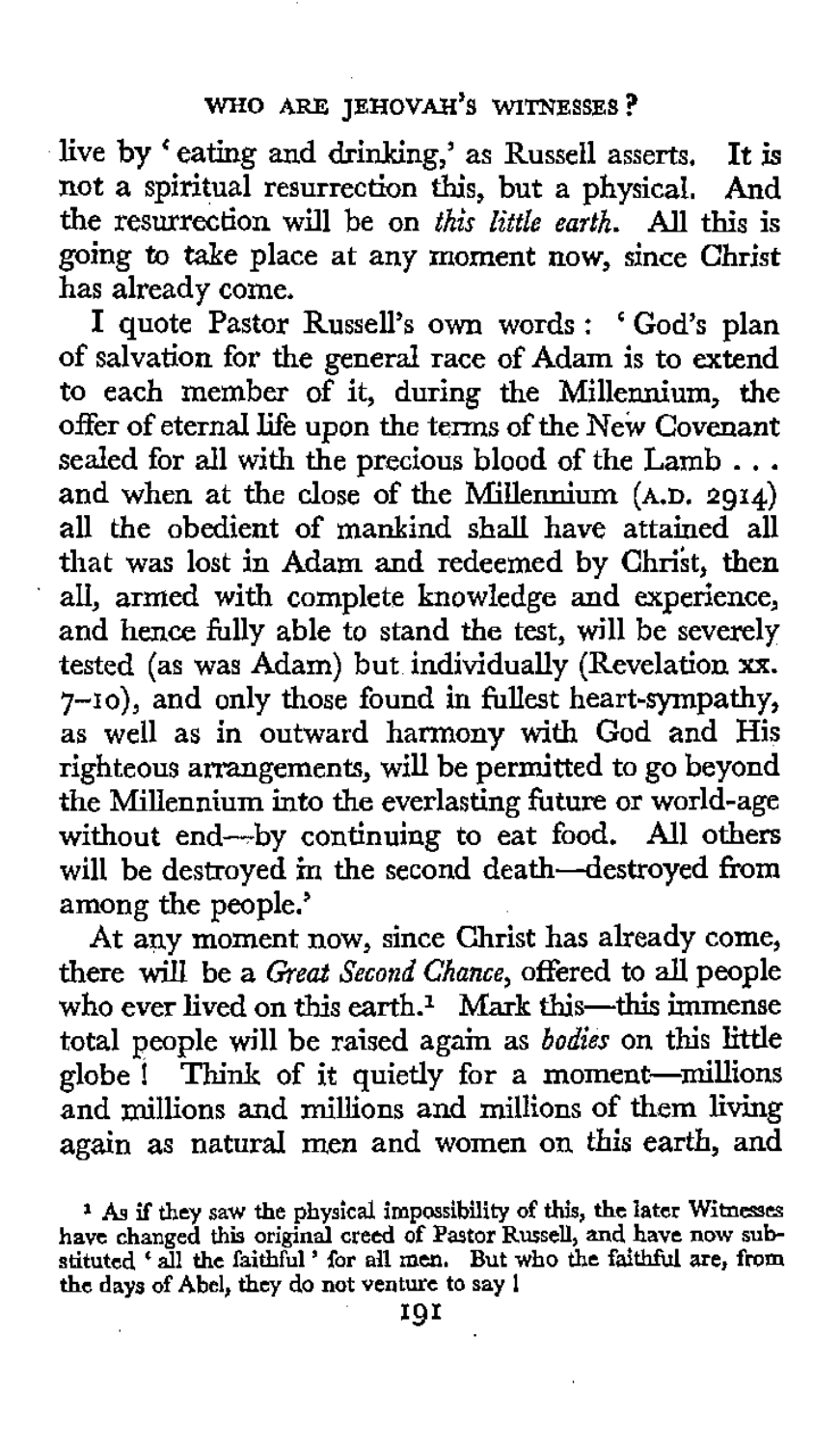living by eating food ! The mere physical and economic problem of the business does not seem to have worried Pastor Russell or Judge Rutherford. We can always pass off a trifling consideration like this by saying piously, ' God will provide.' Even on Russell's ridiculous and unscientific estimate of the existence of man during only *six* thousand years-and we know that **man** has existed ages longer-it is an astounding economic situation he asks us to contemplate.

**5** 

That we may see just how farcical **this** whole system is, allow me to quote the following passage (how rich it is in cosmic comedy !) : ' Remembering the Lord's promise that in the millennia1 period " the earth shall yield her increase " and that the desert and wildernessplaces of the earth shall become as a Garden of Eden, we may safely estimate upon all the land, which we may find, according to recent estimates, to be **57,000,ooo**  square miles or over **36,000,0000,000** acres. What would this mean as to space for each individual **who**  has ever lived in the world, i.e. **28,441,126,838** persons ? It means that there would be twelve hundred and seventy-five acres for each little village of two hundred families. Quite *a* sufficiency of room, all will agree, under the new conditions promised. But if more space be necessary, with faith we will readily see that it will be quite within the divine power to raise vast continents from the depths of the ocean, or indeed to give *a* literal as well as a symbolical fulfilment to the declaration-There shall be no more sea.' With all the knowledge we have of the history of mankind, these figures are just tragic nonsense. Russell says, ' *with faith we will*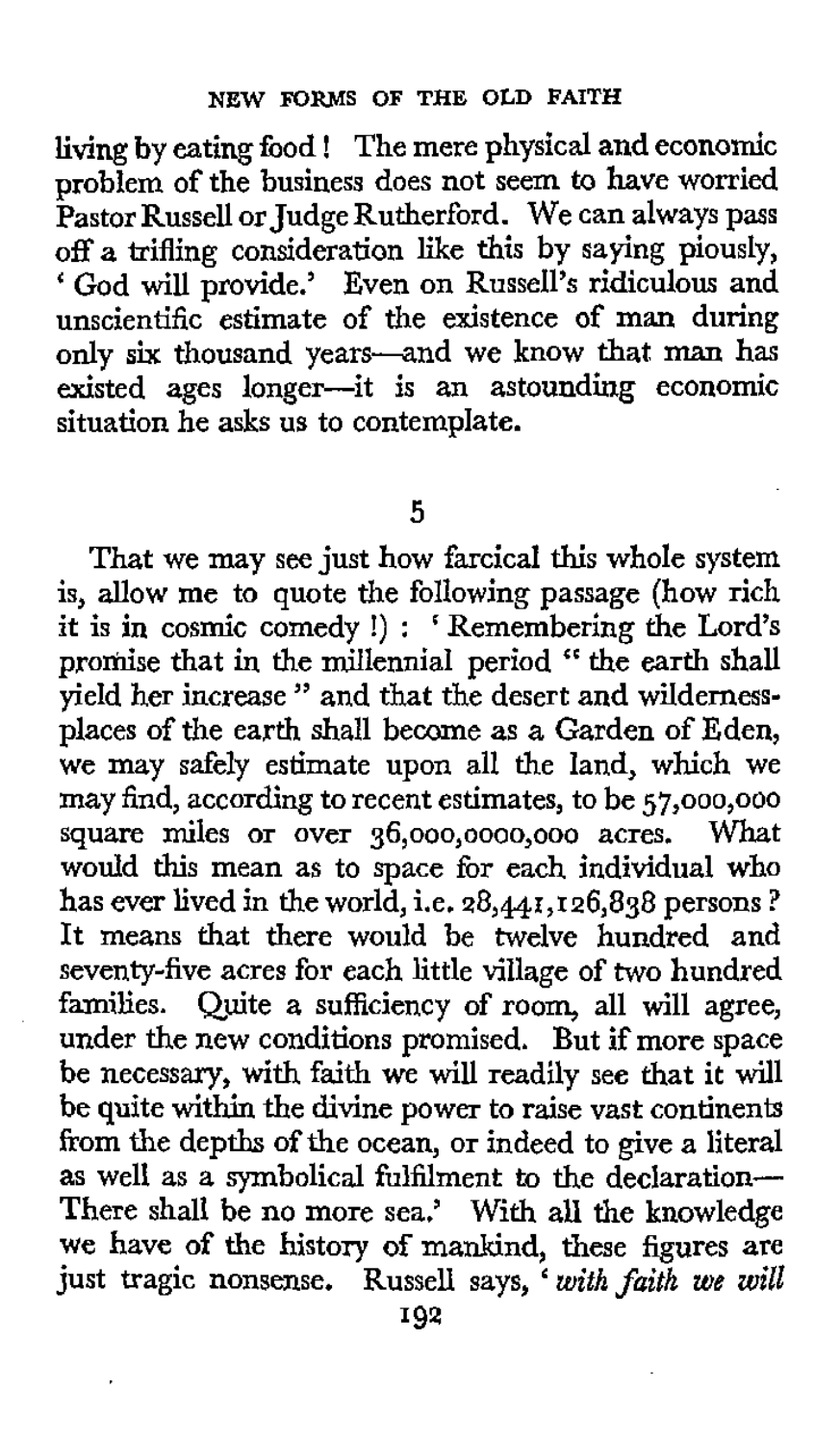#### **WHO** *ARE* **JEHOVAH'S WITNESSES?**

*readily see* . . .' **No** ! only with credulity and sheer ignorance of all science !

While we are on figures read this : 'We have found a clear and connected line of chronology from creation to the beginning of the Christian era-in all, a period of four thousand one hundred and twenty-eight years, which, together with eighteen hundred and seventy years of the Christian era, make *six* thousand years from creation to the year A.D. 1873.' This sort of stuff comes from two fundamental fallacies-(i) treating the Bible **as** if it were a record of science and mathematics ; and (ii) being blind to all the scientific discoveries which God has granted to the human mind. The Bible is a record only **of** man's experience of God, not a textbook **of** science.

Let us observe the subtle, even the **low** appeal, which this type of teaching makes to countless thoughtless people, and more especially to countless wicked people. Russell's doctrine is that there is no such thing as *punishment* in this world, or indeed in any other world. When a man dies here on this earth, he dies-and that is the end of it, and **of** him ; for he is not immortal, On the one hand, Russell deliberately. shuts his ears to every solemn note of warning uttered by Jesus Christ about the penalties of sin and the consequences of evil conduct. On the other hand, he is blind to the fact that there is *daily punishment* in this world by the laws of nature, which even he would admit are the laws of God.

These Witnesses of Jehovah (why, by the way, do they witness about *Jehovah,* the God **of** the Old Testament ? Why do not they witness about the Father **of**  the Lord Jesus Christ?) allege with real pagan glee that there is no punishment or **penalty** in this universe,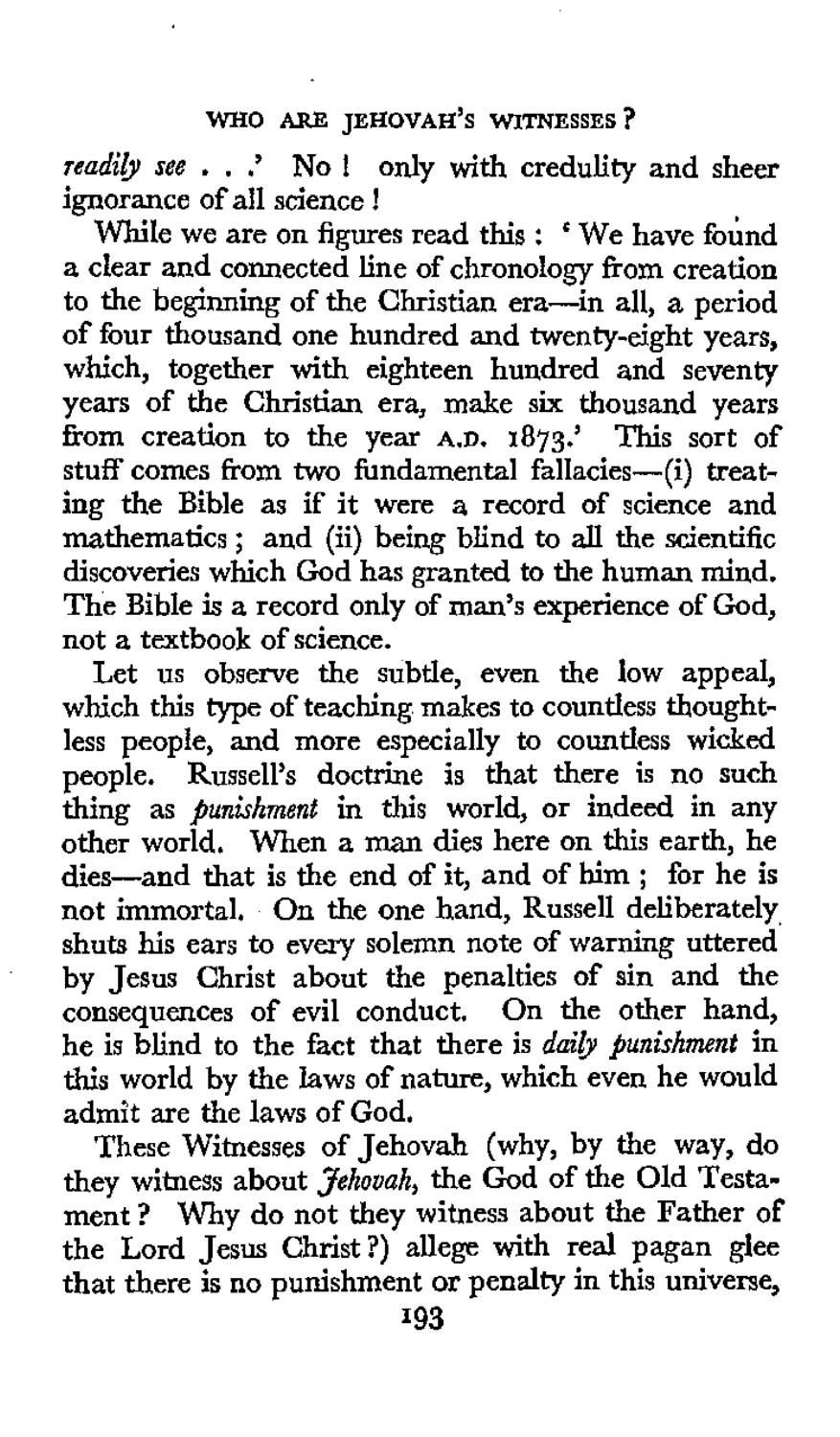and so when a man dies, no matter how he has lived, he just dies. But there is more to follow. When Christ comes-and He has already come<sup>1</sup>-all these dead anmilated people will be raised again, and will receive the privilege of a Second Chance. Every man-no matter how he has lived, no matter how he has ruined others, and no matter how he has deliberately rejected God in this life of reason, conscience, and Christian light-will be raised again and **will** receive a Great Second Chance. The offer of God in **Jesus** Christ will be plainly and unmistakeably put before him once more. He will have full light and opportunity given him to consider his decision.

If he accepts, he will be made immortal-remember, he is not immortal now !--- and he will continue to live on this earth, by partaking of food and drink,' for ever and ever. Thus our future immortality-on this earth, for the promised future life is to be on this little earth-consists in an equal immortality of the physical body as well as of the spirit, But if the man once again refuses God's final offer, and is impenitent and intractable, he will be blotted out-painlessly annihilated; and this annihilation will be final. annimiated; and this annimiation will be nual.<br>Whatever happens, there will be no question of 'retriwinatever nappens, there will be no question or retri-<br>bution ' of any kind or sort, for Russell is assured that all penalty or punishment is un-Biblical and immoral.

I wonder what he makes of God's penalties, here **and**  now, in this world ? The laws **of** Nature and the **laws**  of Man (which are God's laws implanted in us) are laws which if broken, punish inevitably. ' Whoso breaketh an hedge, a serpent shall bite him.' However, leaving that alone, we are assured by Jehovah's Witnesses **that** there are only these two alternatives

**I94 1 See later**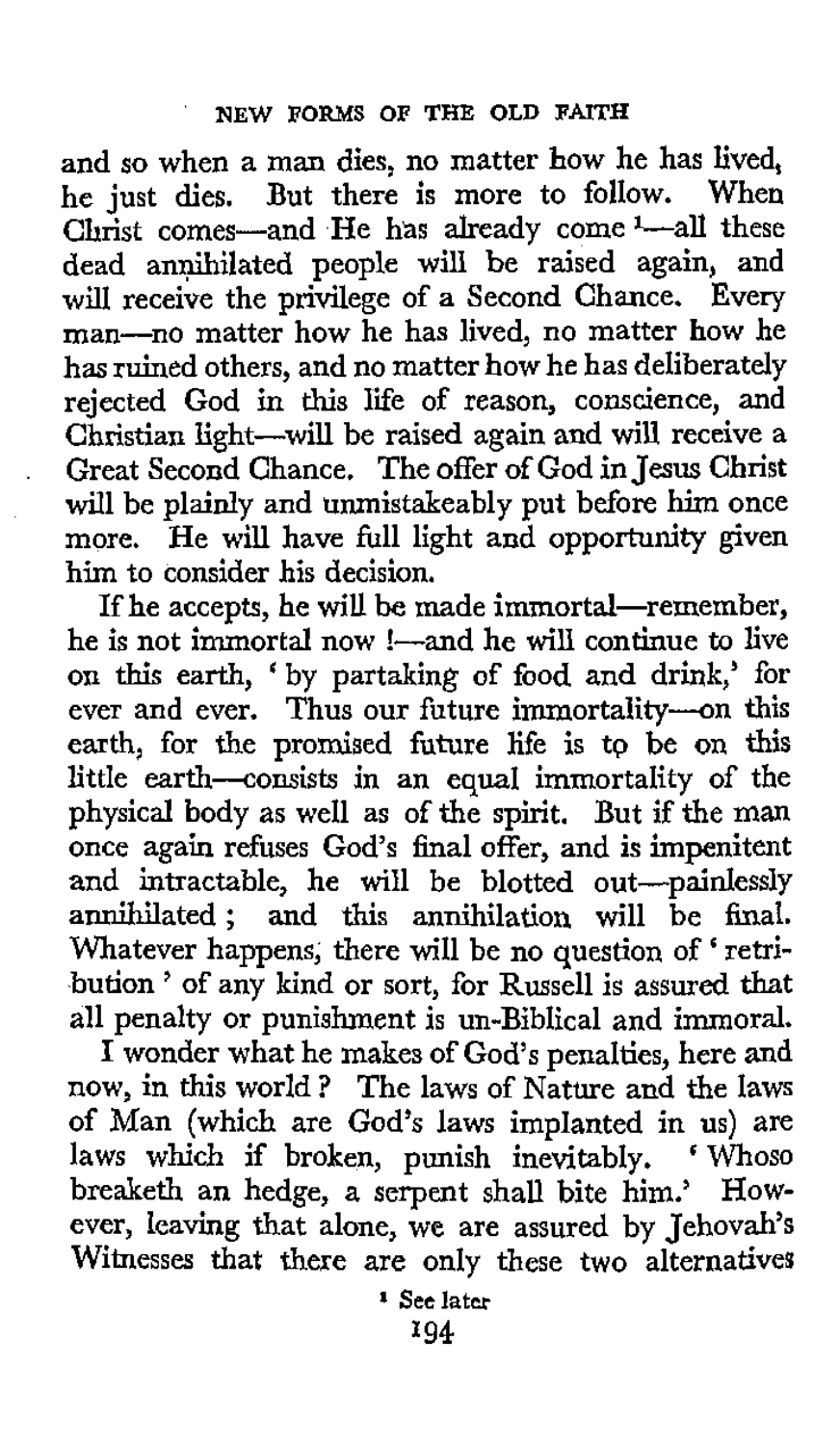in the future 'heaven on earth'—physical bodily life, made immortal by partaking of food on this earth; and painless eternal annihilation for the impenitent.

We may have no difficulty in setting this aside **as** being contrary to all our knowledge of the universe, **as** well as to every teaching in the New Testament-a groundless speculation, and ethically valueless. But we should not fail to see the subtle appeal which this type of teaching makes to millions of careless people who would like to believe it.

**6** 

Let us observe the implications **of** this creed.

(i) No matter what kind of **rotten** and vicious life a man may have led here, and no matter how many guileless people he may have ruined, there will be no reckoning for **him** to face either in this world or hereafter. Russell preaches this as 'Christian' in spite of the constant and solemn warnings which Jesus addressed to the evil and impenitent. 'For we must all appear before the judgment seat of Christ that every man may receive the things done in **his** body, according to that he hath done, whether it be good or bad.'

(ii) According to this easy creed, so appealing to the careless, nothing we *do* or *are* in this life of moral choices has aay effect on our future. Character and quality do not seem to matter ; evil goes unpunished, and goodness unrewarded. Does it matter what we are or what vicious ruin we cause? The same fate meets everyone, good or bad-annihilation.

(iii) When Christ returns and begins his Millennium, everybody-saint **or** devil, the helpless people stifled in the gas-chamber, **or** the evil fiends who butchered thern-will be 'resurrected,' **all** alike and all equally,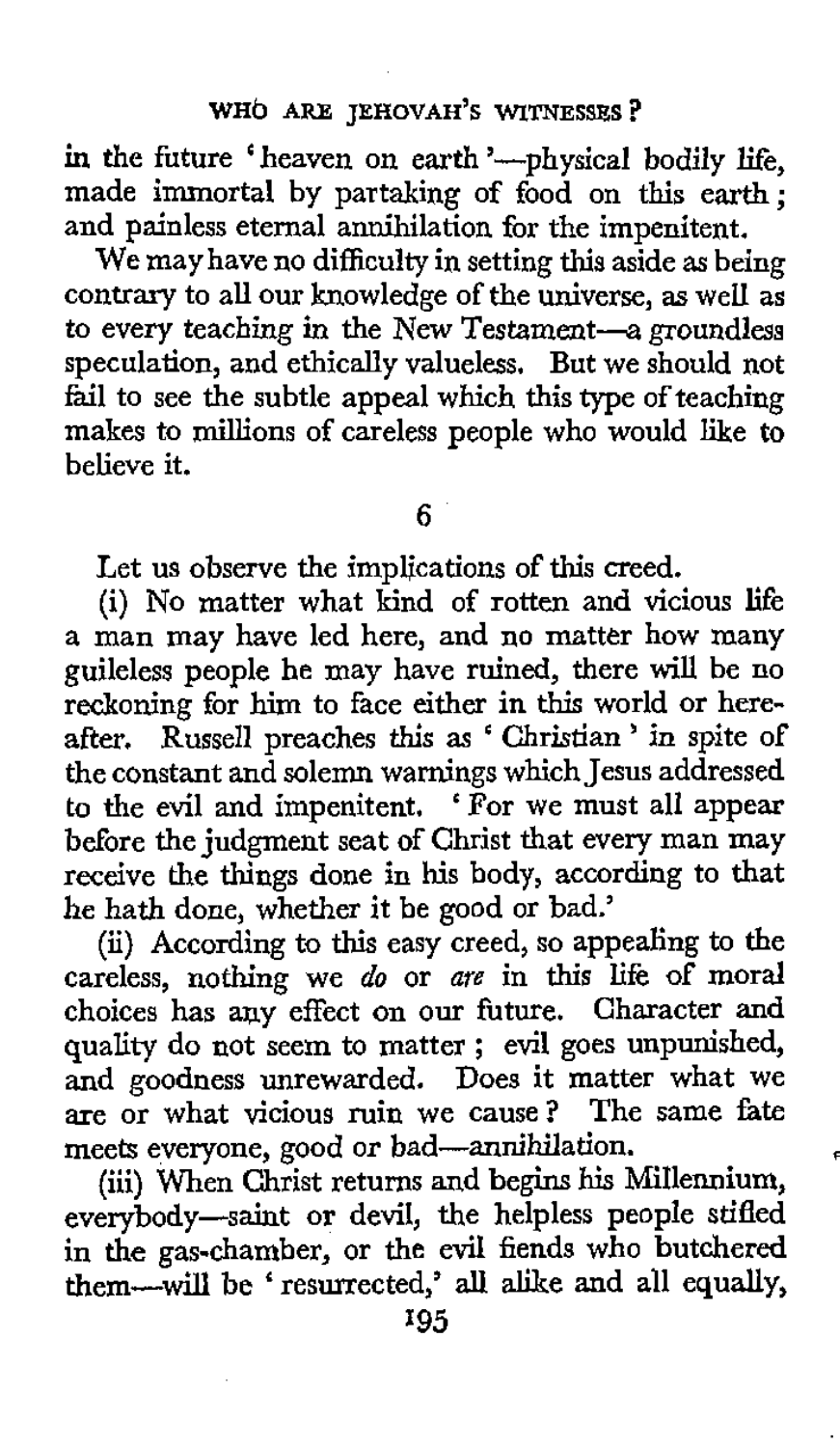from their present annihilation, and will be given, each and all of them, a Great Second Chance. If they repent and accept Christ, no matter of what infinite rogueries they may have been guilty, they will receive immortality 'as a gift from God.'

If, however, on having the full claims of Christ presented to them again, they do not repent, but persist in selfishness or villainy, they will be painlessly annihilated-with the emphasis on the word 'painlessly' ! It does not need me to point out **how** diabolically attractive this type of easy doctrine may seem to thousands of people who do not want to believe in the ethics of the New Testament, or live in the honour and strictness of the Christian faith.

There is only one thing to be said. Any man can believe this sort of doctrine if he likes, just as he can believe that the moon is made of green cheese, if he likes. But we deny his right to call it *Christian*, or to delude himself that he can base it on the teaching of Jesus Christ or His Apostles.

When he touches on the Second Coming of Our Lord, Russell reaches his climax, and with him, of course, Judge Rutherford and Jehovah's Witnesses. **As** we have seen, he believes that Jesus has already come, and that we are now in the age of the promised reign of God. I cannot enter into the elaborate and childish calculations on which his pronouncements are so shakily built. It seems, however, according to his reckoning, that I **872** was the exact six-thousandth year from the creation of Adam and Eve. This, of course, is sheer nonsense. The seventh Millennium was to be the beginning of the Reign of Christ. This began some time in **1873** or **1874.** Jesus came then invisibly **as** *a* spirit. *He* **is** *here now. We are in the Millennium.*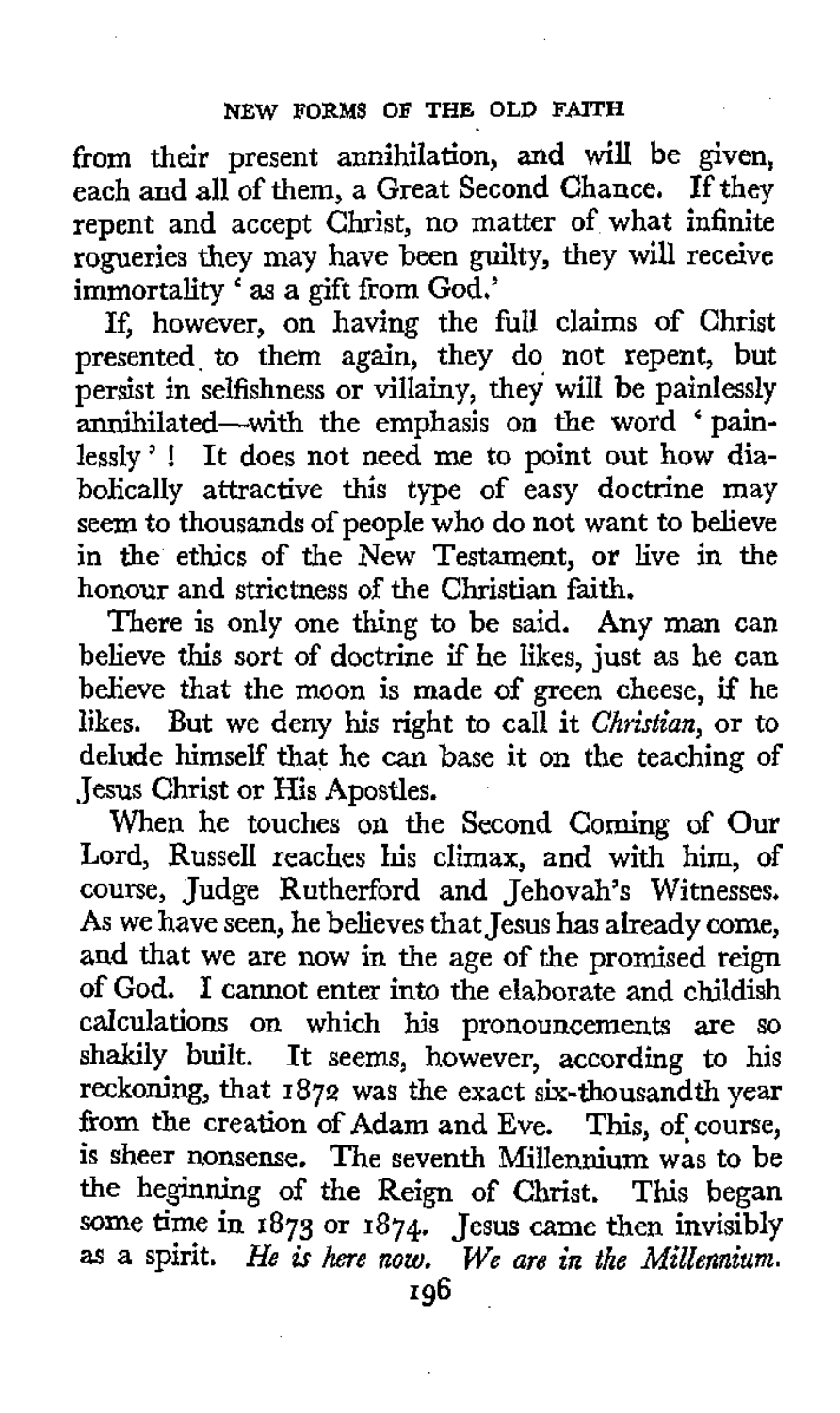### **WHO ARE JEHOVAH'S WITNESSES** ?

**I** fear that we should not have known this if Russell had not told us !

In **1878** according to **his** calculations, the period of the ' disfavour of the Jews ' ceased. At that time they were again ' *received into God's favour.'* Would that, in view of all their recent intolerable sufferings, they had been received into man's favour ! The end of the ' times of the Gentiles' came in **1914.** In that **year,**  according to Russell, ' *the full establishment of the Kingdom* according to Russell, ' *the full establishment of the Kingdom of God'* came, and also ' *theJinaZ end of the Kingdoms of this world.*' It is a real pity that he prophesied these things so many years before the events. For **1914,** I fear, was not the beginning of the Millennium, but the beginning of Pandemonium ! It was a very unfortunate year for him to have lit upon.

Since the all too obvious failure of Russell's prophecy regarding **1914,** his followers have made a discreet change in their prognostications. Evidently, they now prophesy that on some day before *1984* Gabriel's trumpet will blow, and Christ will announce that the final end has come. Then the ' Great Theocracy of God' will be established on this earth, and the only human beings left to share in the New Age will be Jehovah's Witnesses. **This** is charming from two points of view : (i) Few of us may be left to verify whether **1984** will be any more fortunate than **1914,**  and (ii) the humility of the 'Witnesses' in believing that they alone shall survive is delightful !

**7** 

According to Russell and Jehovah's Witnesses, since Jesus has already come, and since the promised Millennium is presently here, there are therefore ' *millions now*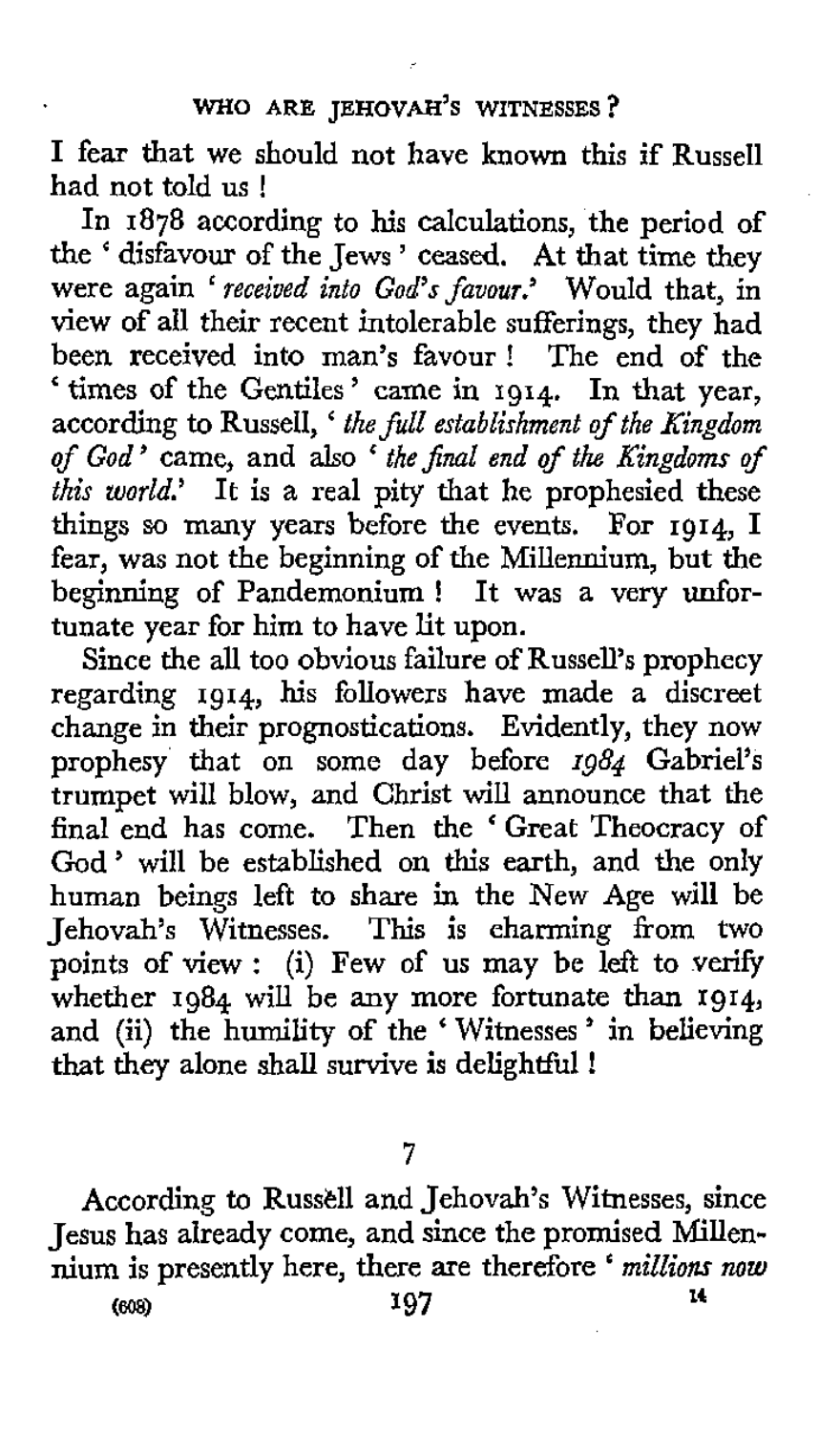*living zvho will never die'* ! This was the great **slogan**  that Judge Rutherford used to placard over every city in Great Britain and America. How it attracted the crowds ! The Usher Hall in Edinburgh was packed to the doors ! Christ had come ! We were now in the Millennium ! Therefore 'millions now living will never die'; for they will now receive immediately the Great Second Chance. At any moment to us who are living now, the great final offer of God may be made. But we must become members of Jehovah's Witnesses and belong to the only *Tme Church,* before this amazing offer in its hllness is made to us. If we refuse, and reject **this** final offer of God, we need have no fear or foreboding, no matter what **our** sins may have been. We shall only cease to exist for ever. In many ways, a most comfortable doctrine for unrepentant men, especially for those who by their power and cleverness in this life can avoid any penalty from their suffering fellowmen here in this world !

All this is tragic stuff-this calculation of days and events based on the reputed ages of the ancient Patriarch, and on a revised edition of Archbishop Ussher's chronology of the Old Testament. Naturally, a man like Russell neither knew nor cared for any of the assured findings of science or any of the proved discoveries of men. He laughed at geological testimony about the age of the world, and God's evolving processes in the past. He was that worst kind of religionist,'---one who despised all knowledge outside his own narrow interpretation of the Bible. Essentially an obscurantist.

It is worth more than a passing consideration to ask how a creed like this, so demonstrably false on the main issues, should yet receive acceptance **from SO**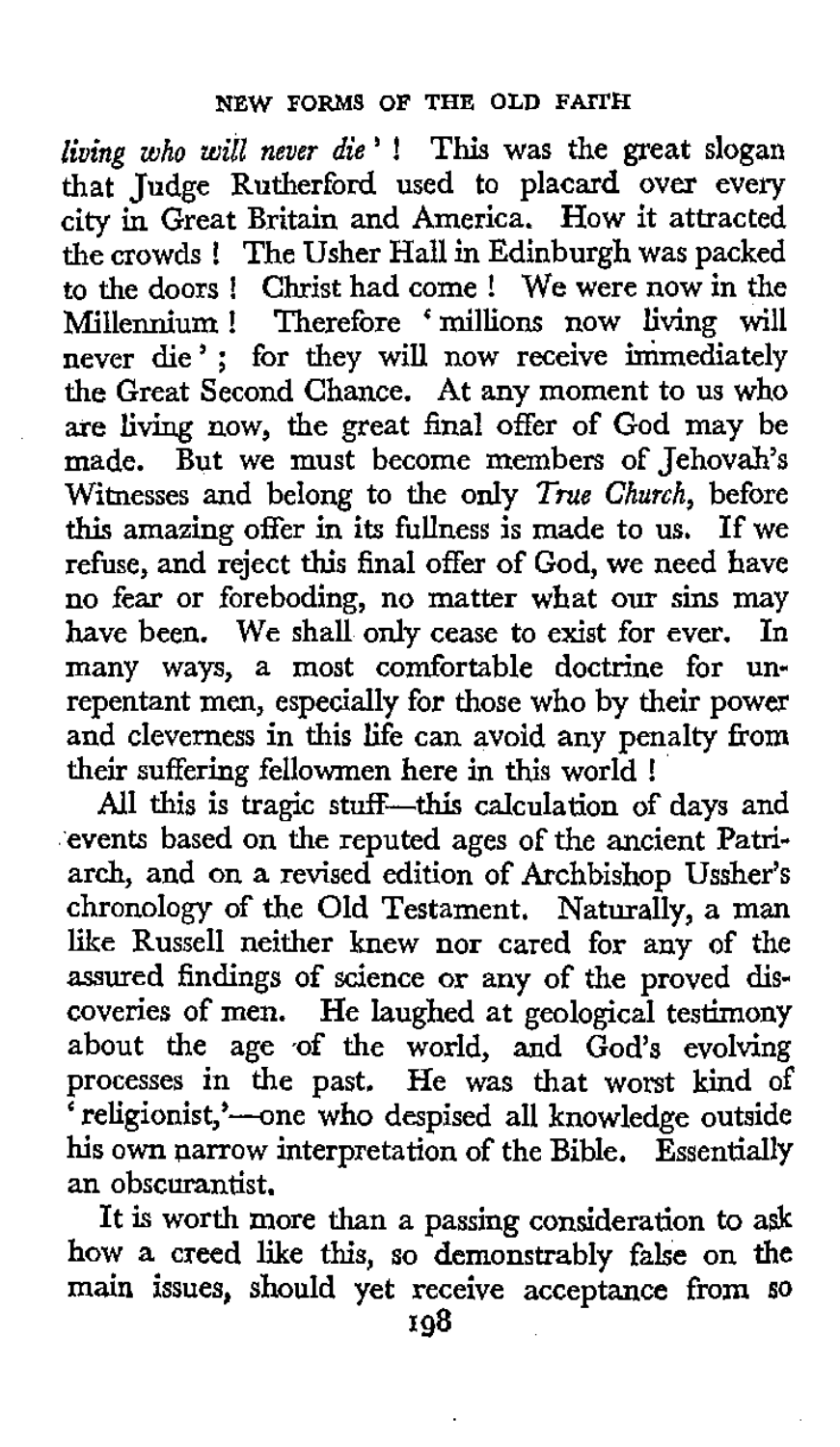many people. It will not do for us to feel superior, and say that most people are fools, and will believe anything. I am of opinion that no creed or philosophy can last for **two** or three generations without having some concealed germ of truth in its heart. One purpose of this book is to show that our modern heresies only live and thrive because they are emphasizing some truth **or** half-truth which the ordinary churches have overlooked or understressed. Christian Science, for instance, has emphasized the healing power of mind over body, and the continual resources of the love of over body, and the continual resources of the love of God; Spiritualism has sought to establish the eternal communion of spirit with spirit , Theosophy has tried to find the common message of all religions. To my mind, it is only some real residuum of truth in any creed that keeps it going. Perhaps **if** the Church emphasized the aspects of truth which we so often over**look,** many of these modern heresies would never arise, or would quickly pass out as needless.

*8* 

*Is* there anything, then, in Pastor Russell's teaching or methods which has given his system the vogue and passion of **a** half-truth? Has he emphasized something which we have overlooked? I suggest the following points :

(i) He speaks and writes **with** extreme limpidity, and uses simple English with an ease and grace which anyone can understand. That is, he speaks to the anyone can understand. I hat is, he speaks to the people; and he honours the people by believing that they can understand any abstruse point of doctrine if only he uses words they can understand. *Do we?* I leave it there.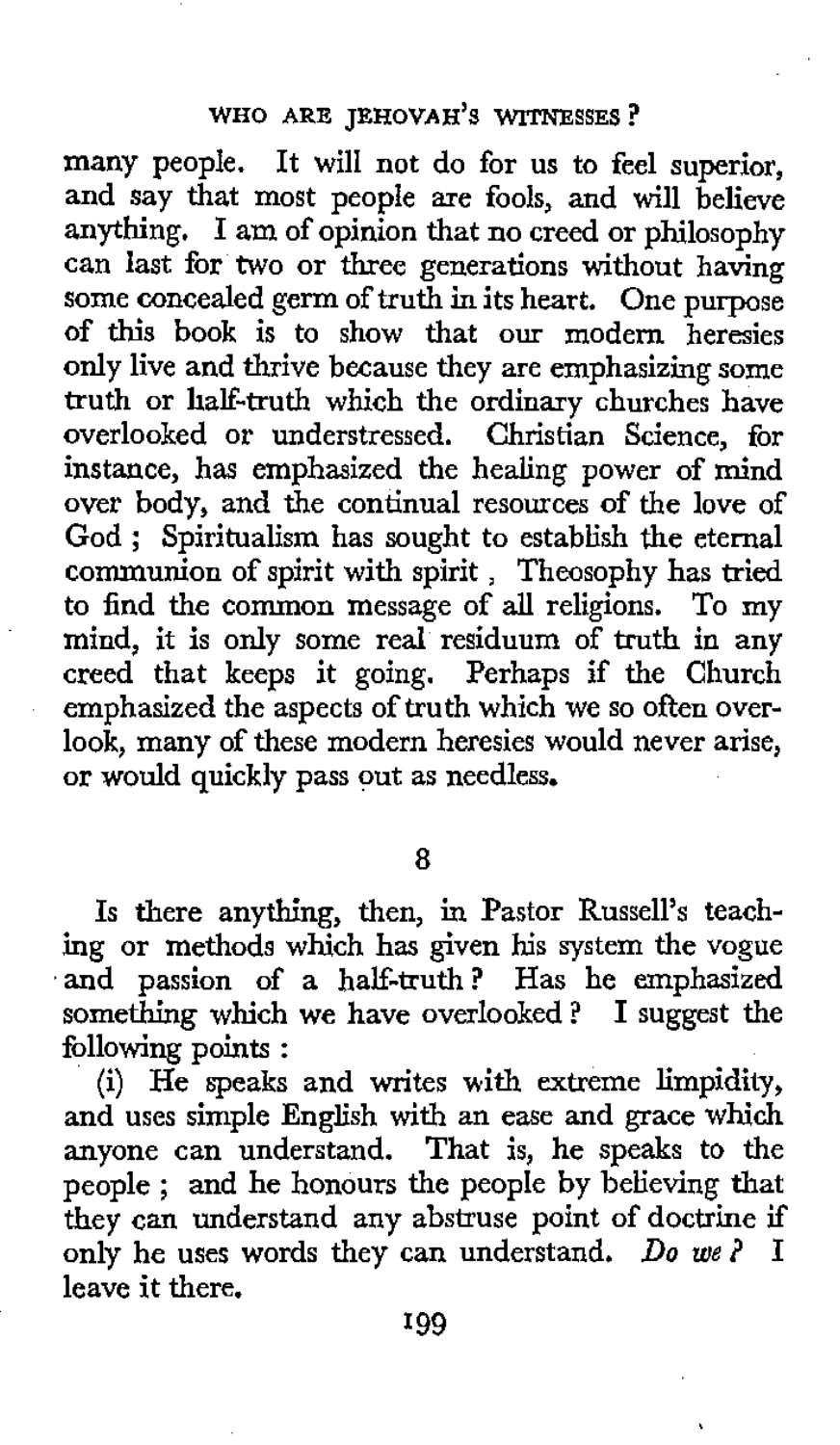(3) He has as wonderful an acquaintance with the letter of the Bible as anyone I have recently read. Russell uses over 5,000 quotations from the Old and New Testaments in his books, and displays a wonderful ingenuity in applying texts as his proofs. We may disapprove of the use of texts **as** ' proofs '-and we **do**  so on good grounds, for anyone can prove anything fiom chance texts picked up fiom anywhere-but on the other hand, his use of Bible material is certainly impressive.

(iii) His system represents a natural and even healthy protest against the popular theology and preaching of **his own** day, with its doctrines of everlasting physical punishment, and torments that never end, It was out **of** that atmosphere, and as a protest against it, that **Mrs.** Eddy stated her creed of God as only eternal love and goodness ; and in the same way, Russell found *<sup>a</sup>* 'great following among 'the common people by his ' abolishing of hell.' How some of the old divines in America and elsewhere used to glory in the licking America and elsewhere used to glory in the licking<br>flames of the bottomless pit, describing 'the agonies of the damned,' in the comfortable assurance, however, that they were not going there themselves.

(iv) In **a** certain good way Russell did a service to the world on the question of the *Advent OfJesus.* All these terrible hopes and fears about some cataclysmic event which have been so common and so ruinous in Christian thinking were dismissed by him; and he prqctically said that when **Christ** came, He would come **so** quietly and unobtrusively that no-one would even notice His coming. Commenting, for instance, on Acts i:11 (' Shall so come in **like** manner **as** ye have seen Him go ') he writes, What, then, was the manner of His going? **Was** it with great splendour and with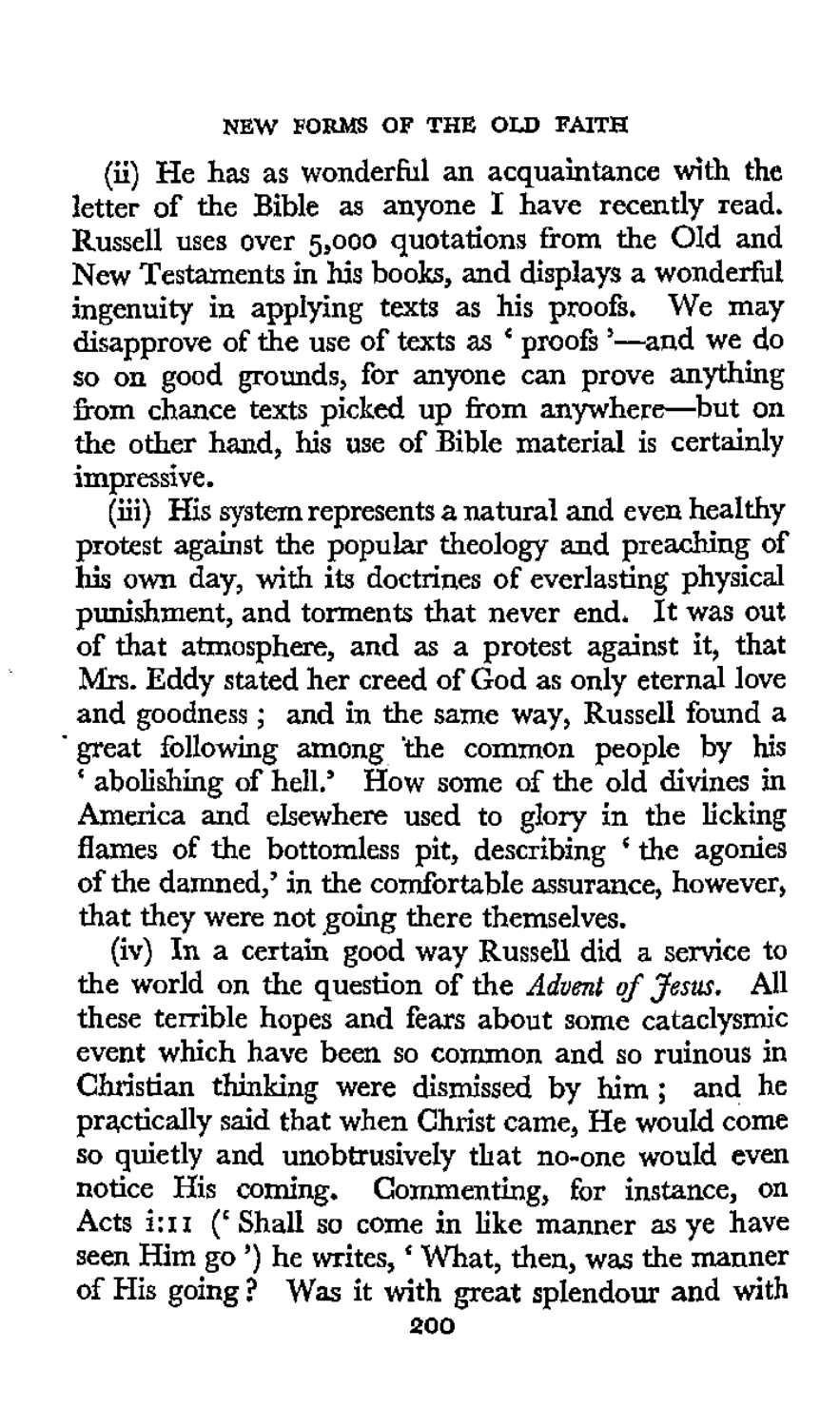great demonstration ? Was it not **as** quietly and secretly as was possible, consistent with His purpose of having thoroughly convinced witnesses of the fact ? None saw Him or knew the fact, except **His** faithful followers.' Again he writes : ' Our Lord's first advent was not a startling, exciting, or alarming event. How quietly and unobtrusively He came ! *So* much so that only those who had faith and humility were enabled to recognize in the infant of humble birth, in the man of sorrows, in the friend of the humble and poor, and finally in the crucified one, the long-looked-for Messiah.' I am sure that Russell's preaching of a silent and unmarked ' coming ' of Jesus Christ did much to help those who had been terrorized by fears about a cataclysm and an Armageddon.

(v) His protest against all the other churches for their sacerdotalism and their priestcraft should not be overlooked. He called us all-Protestants as well as Romanists-' the whores of Babylon ' and the ' organization of Satan.' What a choice scream of invective he had ! But it is worth noticing the response that crowds of ordinary people give to a crusade against sacerdotal claims and any form of clericalism. *It is*  so *easy for churches to elevate their priests and lower their prophets* .' And it is astonishing, by and large, to notice how readily average simple people object to all priestly preference, and welcome those who denounce the powers and pretensions of the ' ordained.'

(vi) His advocacy of many needed social reforms helped his preaching. He declaimed openly against the evils of drink, gambling, all selfish extravagance and needless luxury, when many official clergymen were discreetly silent. He spoke against the devilries of war and the brutality of strong nations. Even at the end of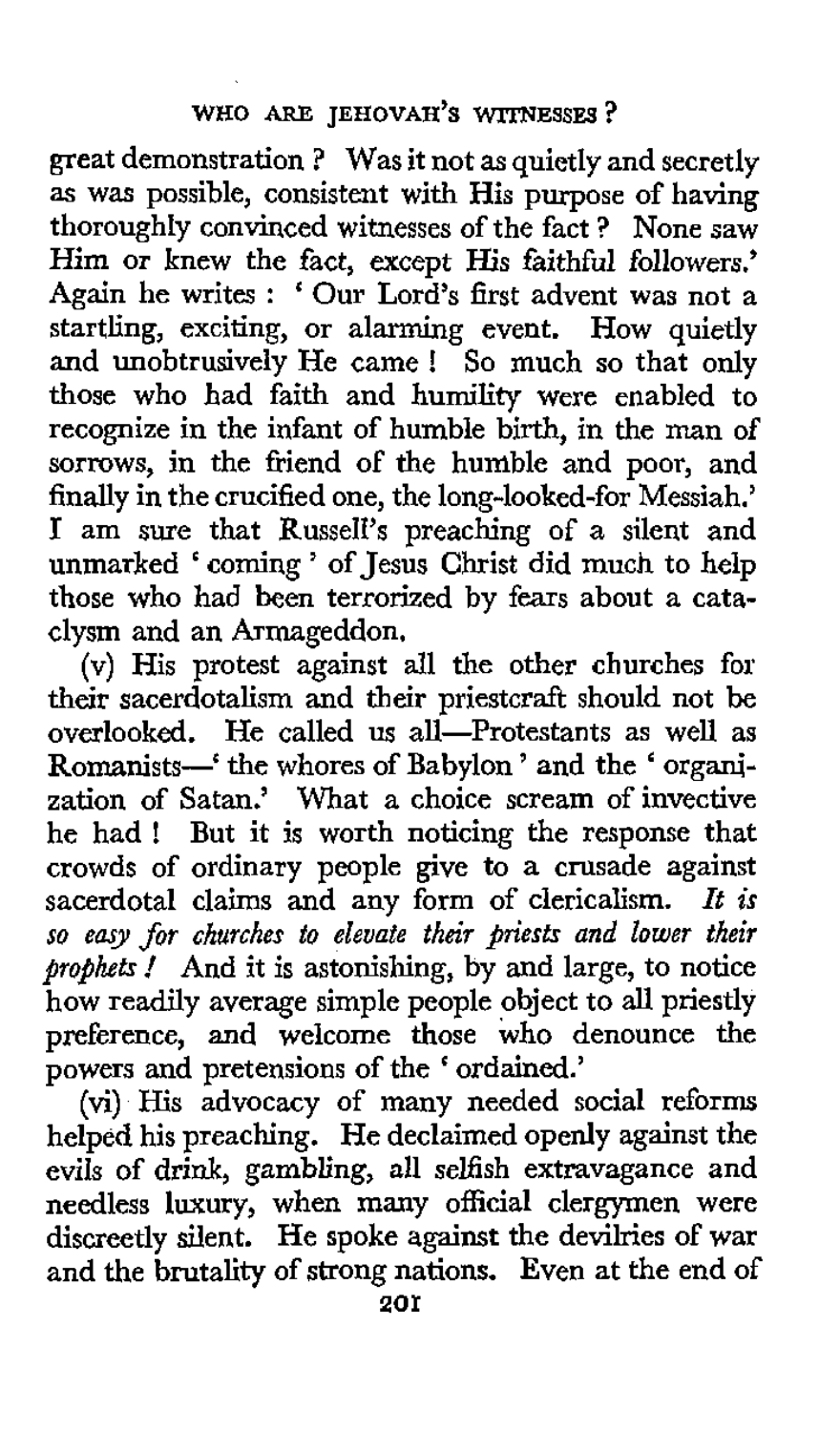last century-and that in individualistic America-he made a saner judgment about Socialism than we some-times hear to-day. ' Socialism differs from Nationalism in that it does not propose to reward all individuals alike, It differs fiom Communism in that it does not advocate a community of goods or property. It thus avoids the errors of both, and it is a very practical theory, if it could be introduced gradually, and by wise, moderate, unselfish men.'

**9** 

I despair of any criticism of this 'Millennial Dawn' theology of Jehovah's Witnesses ; for I do not know where to begin or where to end. It is all based on **such**  a foolish and perverse use of the Bible. But since it glories most of all in its predictions about the Messiah and Millennium, let it be judged by them. ' *It* is *an established truth that the final end of the kingdom if this world and the&ll establishment of the Kingdom of God will be accomplished at the end of A.D. rg14.* 

Be ye **the** judges !

To sum up :

(i) The creed of ' Jehovah's Witnesses ' **is** simply literalism run mad. Worst of all, it is a literalism built<br>mainly on a few selected and often nerverted texts. It mainly on a few selected and often perverted texts. is blind, deliberately blind, to the whole body of teaching in the New Testament about God, Jesus, and human salvation.

(ii) It feasts, like all similar systems, on the obscure books of *Daniel* and *Revelation,* which it regards as ' secret books ' where God has hidden an important revelation. What a terrible view this implies about the character of our loving Father, the Lord God-that He